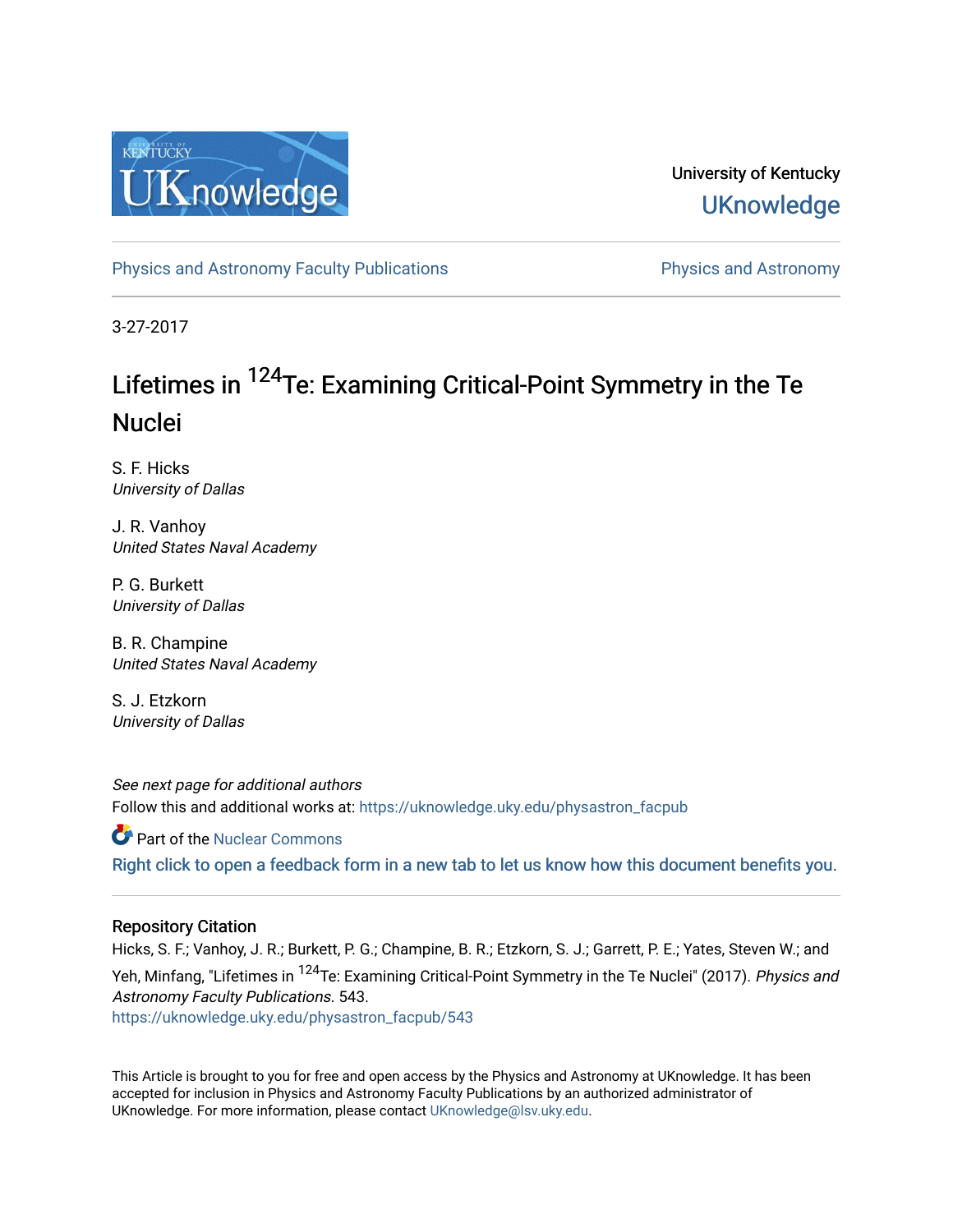# Lifetimes in 124Te: Examining Critical-Point Symmetry in the Te Nuclei

Digital Object Identifier (DOI) https://doi.org/10.1103/PhysRevC.95.034322

# Notes/Citation Information

Published in Physical Review C, v. 95, issue 3, 034322, p. 1-13.

©2017 American Physical Society

The copyright holder has granted permission for posting the article here.

# Authors

S. F. Hicks, J. R. Vanhoy, P. G. Burkett, B. R. Champine, S. J. Etzkorn, P. E. Garrett, Steven W. Yates, and Minfang Yeh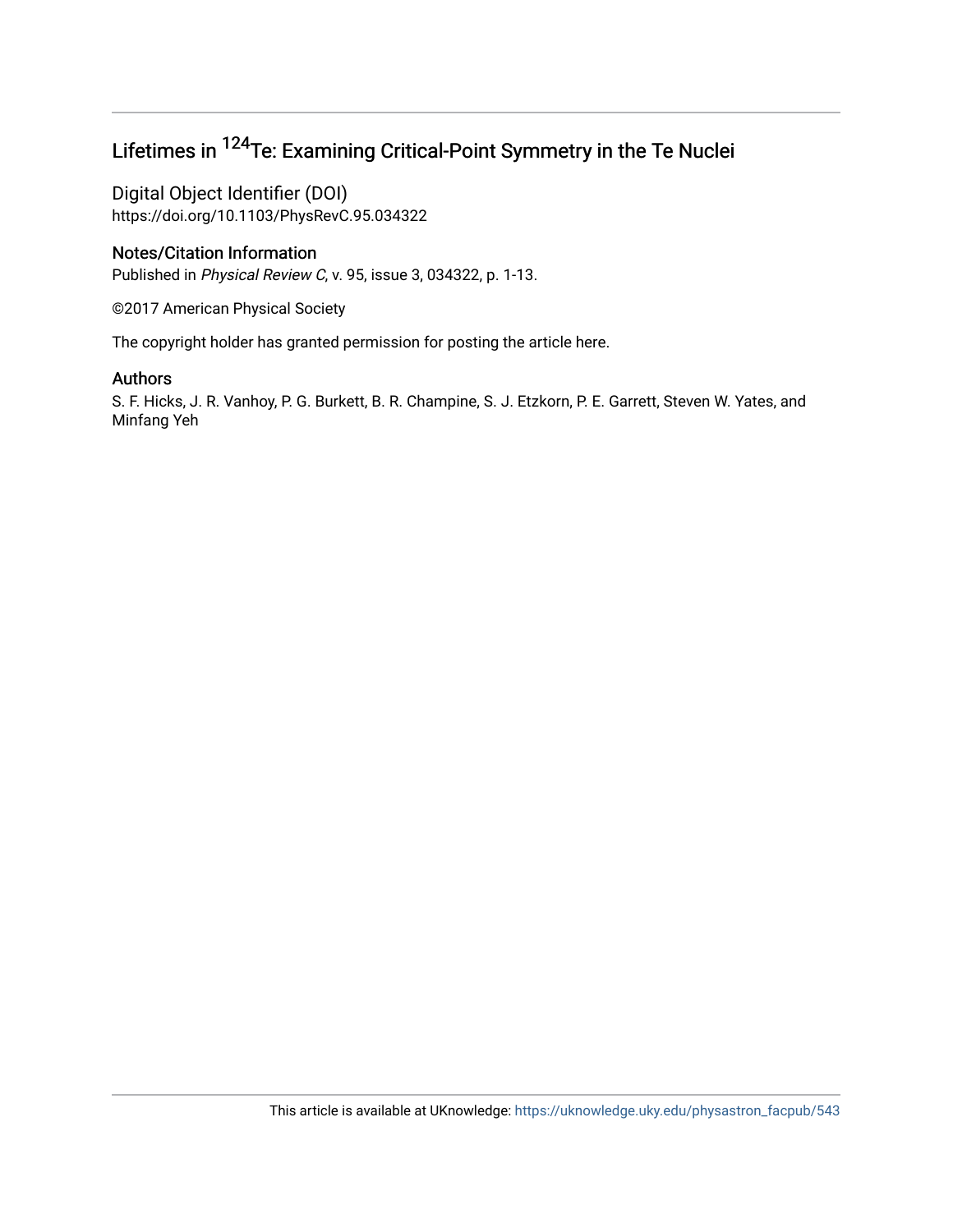## **Lifetimes in124Te: Examining critical-point symmetry in the Te nuclei**

S. F. Hicks,  $1, *$  J. R. Vanhoy,  $2$  P. G. Burkett,  $1$  B. R. Champine,  $2$  S. J. Etzkorn,  $1$ 

P. E. Garrett,  $3,4$  S. W. Yates,  $3,5$  and Minfang Yeh<sup>5,6</sup>

<sup>1</sup>*Department of Physics, University of Dallas, Irving, Texas 75062-4736, USA*

<sup>2</sup>*Department of Physics, United States Naval Academy, Annapolis, Maryland 21402-5026, USA*

<sup>3</sup>*Department of Physics and Astronomy, University of Kentucky, Lexington, Kentucky 40506-0055, USA*

<sup>4</sup>*Department of Physics, University of Guelph, Guelph, Ontario, NOB 1S0, Canada*

<sup>5</sup>*Department of Chemistry, University of Kentucky, Lexington, Kentucky 40506-0055, USA*

<sup>6</sup>*Department of Chemistry, Brookhaven National Laboratory, Upton, New York, 11973-5000, USA*

(Received 5 September 2016; revised manuscript received 5 February 2017; published 27 March 2017)

The Doppler-shift attenuation method following inelastic neutron scattering was used to determine the lifetimes of nuclear levels to 3.3-MeV excitation in 124Te. Level energies and spins, *γ* -ray energies and branching ratios, and multipole-mixing ratios were deduced from measured *γ* -ray angular distributions at incident neutron energies of 2.40 and 3.30 MeV, *γ* -ray excitation functions, and *γ γ* coincidence measurements. The newly obtained reduced transition probabilities and level energies for 124Te were compared to critical-point symmetry model predictions. The  $E(5)$  and  $\beta^4$  potential critical-point symmetries were also investigated in <sup>122</sup>Te and <sup>126</sup>Te.

DOI: [10.1103/PhysRevC.95.034322](https://doi.org/10.1103/PhysRevC.95.034322)

## **I. INTRODUCTION**

The underlying structure of <sup>124</sup>Te has proven to be difficult to characterize, notwithstanding a variety of experimental and theoretical investigations  $[1-13]$ . Structural ambiguities for the Te isotopic chain are readily apparent when one examines the mass dependence of selected levels. The  $2^+_1$ -,  $4^+_1$ -, and  $2^{+}_{2}$ -level energies show the expected spacing and increase for vibrational states as the neutron number increases above mid-shell  $N = 66$ . The  $6<sub>1</sub><sup>+</sup>$  level, however, remains at a nearly constant excitation energy, indicative of a state dominated by two-proton configurations relatively unaffected by the addition of neutrons [\[3,4,14\]](#page-14-0). The ratio  $E(4_1^+)/E(2_1^+) = 2.07$  in <sup>124</sup>Te is very near the harmonic value of 2, but the energy spread of the two-phonon multiplet and the high energy of the  $0^+_2$  state do not support a simple vibrational picture.

The quadrupole moments of the  $2<sub>1</sub><sup>+</sup>$  levels in the even-mass stable Te nuclei are nonzero and comparable in magnitude to those observed in rotational nuclei  $[13]$ . For  $^{124}$ Te, other characteristics such as the  $0^+_2$  level energy hint at  $O(6)$ , or *γ*-soft rotational behavior as well, but the  $E(4<sup>+</sup><sub>1</sub>)/E(2<sup>+</sup><sub>1</sub>)$  ratio is expected to be 2.5 for such structure; furthermore, the decay characteristics of the  $0^+_2$  level are not those predicted for an  $O(6)$  nucleus. The evaluation of recent  $120,122,124$ Te Coulomb excitation results with interacting boson model (IBM) and large-scale shell model (LSSM) calculations has provided further supporting evidence of the soft-triaxial nature of  $124$ Te [\[12\]](#page-14-0). However, an even more recent study of energy spectra and transition probabilities in <sup>118−128</sup>Te using the IBM indicates that while  $\gamma$ -soft rotor features exist in the Te isotopes, their structure is mainly vibrational, with both 124Te and  $^{126}$ Te exhibiting  $E(5)$  critical-point symmetry [\[13\]](#page-14-0).

Critical-point symmetries were introduced by Iachello [\[15,16\]](#page-14-0) to help describe transitional nuclei. He

Arias *et al.* [\[20\]](#page-14-0) investigated the relationship between IBM predictions for this same phase transition and the *E*(5) symmetry. They determined that a potential energy  $U(\beta) \propto \beta^4$ gives predictions for the phase transition which were identical to the IBM predictions in the many-boson limit, and closer to the IBM predictions in the few-boson limit than those of the  $E(5)$  dynamic symmetry; closed-form solutions for energies and transition rates for  $U(\beta) \propto \beta^4$  are found in Ref. [\[20\]](#page-14-0).

In a search for  $E(5)$  behavior  $124$ Te was proposed as one of the six best candidates, along with 102Pd, <sup>106</sup>*,*108Cd, <sup>128</sup>Xe, and <sup>134</sup>Ba [\[18\]](#page-14-0). With its re-emergence as a good  $E(5)$ candidate nucleus [\[13\]](#page-14-0), a more comprehensive investigation of its structure was warranted.

The level scheme of  $124$  Te has been fairly well established to over 3 MeV in previous experimental investigations [\[3,5,6,8–](#page-14-0) [11\]](#page-14-0). Level energies and spins, which have been the focus of much of the previous experimental work, are not sufficient to answer many questions regarding underlying dynamical symmetries and other structural properties; rather wave-function sensitive information, such as electromagnetic transition probabilities, is needed. Lifetimes are known for some states in  $^{124}$ Te [\[5,8,11\]](#page-14-0), but a deficiency in this essential information remains for many low-lying levels. Identifying the critical-point symmetries depends on key observables that are discussed in detail in Ref. [\[18\]](#page-14-0), but must include the

used Bohr's geometric model [\[17\]](#page-14-0) to explain the phase transition at the critical point between vibrational and *γ* -soft nuclei  $(U(5) \rightarrow O(6)$  within the IBM) and denoted this symmetry as  $E(5)$ . At the critical point, the potential energy  $U(\beta, \gamma)$  of the geometric Hamiltonian becomes independent of  $\gamma$ , and the wave function is separable in the  $\beta$  and  $\gamma$ degrees of freedom. Relative energies and transition rates are determined in closed form, and the excited-state energies and transition rates for a given nucleus scale using the experimental values of  $E(2_1^+)$  and  $B(E2; 2_1^+ \rightarrow 0_1^+)$  [\[15,18\]](#page-14-0). The first empirical evidence of the *E*(5) dynamical symmetry was reported in  $^{134}$ Ba by Casten and Zamfir [\[19\]](#page-14-0).

<sup>\*</sup>hicks@udallas.edu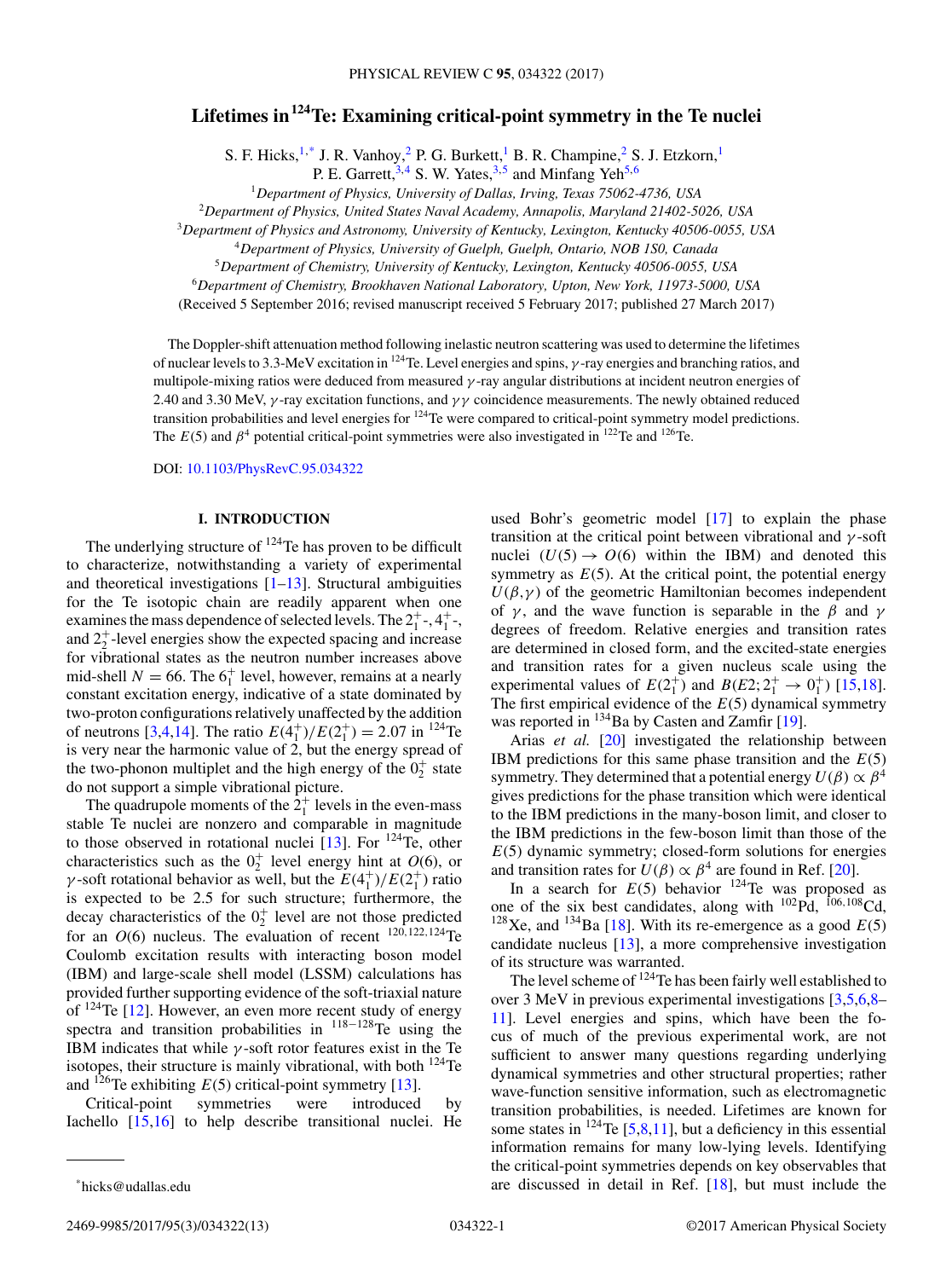<span id="page-3-0"></span>identification of  $0^+$  levels and the determination of  $B(E2)$ values for transitions between low-lying, positive-parity levels.

In this investigation of the structure of  $124$ Te, the nonselective  $(n, n' \gamma)$  reaction was utilized to examine levels to 3.3-MeV excitation. In particular, the Doppler-shift attenuation method following inelastic neutron scattering was used to determine lifetimes in the range of a few fs to approximately 1 ps for many low-energy  $^{124}$ Te levels with  $J < 6$ . These measurements provide many new reduced transition probabilities for examining whether <sup>124</sup>Te is a nucleus exhibiting criticalpoint symmetry. For completeness, critical-point phenomena are also investigated in neighboring <sup>122</sup>Te and <sup>126</sup>Te, for which lifetimes were obtained using the same experimental techniques and reported previously [\[21,22\]](#page-14-0).

## **II. EXPERIMENTAL METHOD AND DATA REDUCTION**

Measurements were made using the neutron scattering facilities at the University of Kentucky Accelerator Laboratory (UKAL), where the  ${}^{3}H(p,n){}^{3}He$  reaction was used as a neutron source. The 19.3-g powdered  $^{124}$ Te sample, isotopically enriched to 94%, was packed into a thin-walled polyethylene container with diameter of 1.85 cm and height of 2.90 cm.

For *γ γ* coincidence measurements, neutrons emerging from the source reaction were formed into a 1-cm beam by the use of a lithium-loaded collimator approximately 75 cm long. The sample was hung coaxially with this beam, and four HpGe detectors with ∼50% relative efficiency were placed in a coplanar arrangement approximately 6 cm from the center of the sample. Data were stored in event mode, and a twodimensional matrix was constructed off-line by considering pairwise coincidences. A portion of the coincidence spectrum gated by the 646-keV  $\gamma$  ray from the  $4^+_1$  state is shown in Fig. 1. The coincidence setup was described in detail in Ref. [\[23\]](#page-14-0).





FIG. 2. Angular distributions of emitted *γ* rays from excited levels in <sup>124</sup>Te are shown in Figs. 2(a), 2(c), and 2(d). The  $\chi^2$  vs  $\tan^{-1}(\delta)$  curve shown in Fig. 2(b) is for the 1580-keV  $\gamma$  ray from the 2183-keV level. The 2183-keV level has previously been reported as having a spin of both  $J = 1$  [\[9\]](#page-14-0) and  $J = 2$  [\[11\]](#page-14-0). The  $J = 1$  and  $J = 2$  possible spin solutions are shown by the solid and dashed lines, respectively, in Fig. 2(c).

*γ* -ray excitation functions, angular distributions, and Doppler shifts were measured with a single *γ* -ray detector. For this arrangement, a Compton-suppressed *n*-type HpGe detector with 51% relative efficiency and an energy resolution of about 2.1 keV FWHM at 1.33 MeV was used. A bismuth germanate (BGO) annular detector surrounding the main detector was used for Compton suppression and as an active shield. The gain stability of the system was monitored using radioactive  $56C$ o and  $152E$ u sources, which were also used to determine the detector efficiency and energy calibrations. The neutron scattering facilities, time-of-flight neutron background suppression, neutron monitoring, and data reduction techniques have been described elsewhere [\[24\]](#page-14-0).

*γ* -ray yields were measured at incident neutron energies of 2.4 and 3.3 MeV and angles between 40◦ and 140◦. These angular distributions were fit to even-order Legendre polynomial expansions and compared to calculations from the statistical model code CINDY [\[25\]](#page-14-0) in order to extract multipole-mixing ratios and level spins.

The angular distribution of the 1580-keV *γ* ray from the 2183-keV level is shown in Fig. 2(a). From the  $\chi^2$  versus  $\tan^{-1}\delta$  curve for this same  $\gamma$  ray shown in Fig. 2(b),  $J_i =$ 1 and  $J_i = 2$  are possible spins for the 2183-keV level; the multipole-mixing ratio for the 1580-keV *γ* ray is obtained from the  $\chi^2$  minimum in Fig.  $2(b)$ . The angular distribution of the  $\gamma$  ray resulting from the decay to the ground state of this same level is shown in Fig.  $2(c)$ ; its shape shows clearly the spin of the level is  $J_i = 1$  (solid line), as opposed to  $J = 2$ (dashed line). The angular distribution of the 1489-keV *γ* ray is shown in Fig.  $2(d)$ .

*γ* -ray excitation functions, measured at incident neutron energies between 2.2 and 3.3 MeV in  $\approx$  75 keV steps, were used to place  $\gamma$  rays in the level decay scheme, to assist in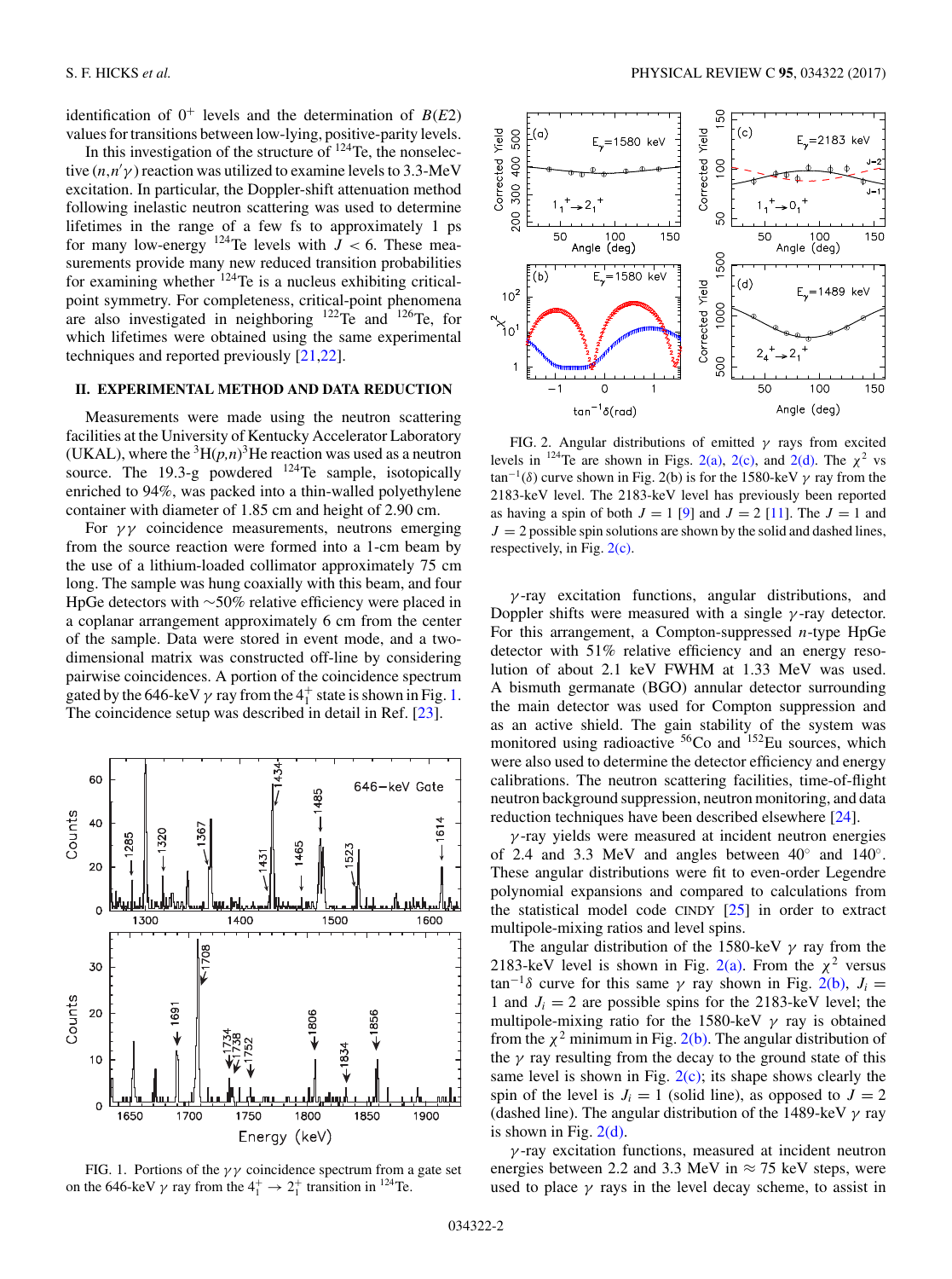<span id="page-4-0"></span>

FIG. 3. Relative *γ* -ray production cross sections observed in <sup>124</sup>Te compared to statistical model calculations are shown. Data and calculations shown in Figs.  $3(a)$ ,  $3(c)$ , and  $3(d)$  were used to clarify the spin of the 2083-keV level, verify a  $2^+$  level at 2322 keV, and identify a new  $0^+$  level at 2530, respectively. The legend for the model calculations for different spins is shown in Fig. 3(b).

making spin assignments, and to determine branching ratios. Theoretical cross sections were calculated using the statistical model code CINDY [\[25\]](#page-14-0) with optical model parameters appropriate for this mass and energy region [\[26\]](#page-14-0). Experimental *γ* -ray production cross sections were then compared to theoretical values for each level to assess level spins and *γ* -ray branching ratios. Sample experimental and calculated excitation functions are shown in Fig. 3. The good agreement between calculations and data support the branching ratios and spin assignments of the levels. The larger  $2322$ -keV  $2^+$ -level production cross sections observed relative to the statistical model calculations are common for states with significant feeding.

Level lifetimes were extracted using the Doppler-shift attenuation method following inelastic neutron scattering as discussed in Ref. [\[28\]](#page-14-0). By comparing experimental and theoretical Doppler-shift attenuation factors, the experimental  $F(\tau)$  value was determined using

$$
E_{\gamma}(\theta) = E_0 \left[ 1 + F(\tau) \frac{v_{\text{c.m.}}}{c} \cos \theta \right],\tag{1}
$$

where  $E_{\gamma}(\theta)$  is the *γ*-ray energy as a function of detection angle relative to the incident beam direction,  $E_0$  is the unshifted  $\gamma$ -ray energy,  $v_{\text{c.m.}}$  is the center-of-mass velocity of the recoiling nucleus, and *c* is the speed of light.

Theoretical attenuation factors  $F(\tau)$  were calculated using the stopping theory of Winterbon [\[27\]](#page-14-0), as described in Ref. [\[28\]](#page-14-0). The experimental Doppler shifts and the theoretical shifts used to extract the lifetime for the 2747-keV level are shown in the bottom two panels of Fig. 4; other selected Doppler shifts are also shown. Comparisons of lifetimes obtained in this work with those from previous measurements [\[8,11\]](#page-14-0) are given in Table I. The adopted lifetimes of the  $2^+_1$  and  $4^+_1$  levels are included for completeness. A range of lifetimes for the  $4<sub>1</sub><sup>+</sup>$  level of 1000 fs  $<\tau<$  6700 fs, along



FIG. 4. Doppler shifts for several *γ* rays in 124Te are shown in Figs.  $4(a) - 4(d)$ . The Doppler shifts and the experimental  $F(\tau)$  value for the 2747-keV  $\gamma$  ray are shown in Fig. 4(e), while the theoretical  $F(\tau)$  curve generated using the Winterbon formalism is shown in Fig. 4(f), with the dashed line showing the extrapolated lifetime.

with a best-fit value was found in Ref.  $[8]$ ; it is the latter value that is adopted in Ref. [\[11\]](#page-14-0).

## **III. RESULTS**

Level spin and parity assignments, level energies, *γ* -ray placements, *γ* -ray branchings, multipole-mixing ratios, level lifetimes, and transition rates for all observed levels to 3.3- MeV excitation are given in Table [II.](#page-5-0) Information on low-lying  $2^+$  levels was reported previously in Ref. [\[29\]](#page-14-0) but is included here for completeness. Only those levels that merit special attention are discussed below.

New levels are indicated by an *l* and new transitions by an *i* in the notes column of Table [II.](#page-5-0) Some of the levels above

TABLE I. Comparisons of 124Te level lifetimes measured in this work with those from Refs.  $[8]$  and  $[11]$ . The adopted values for the 1657-, 2039-, and 2092-keV levels are those of Ref. [\[8\]](#page-14-0).

| Level<br>(keV)   | Adopted [11]<br>(ps) | GRID [8]<br>(ps) | $(n,n'\gamma)$<br>(p <sub>S</sub> ) |
|------------------|----------------------|------------------|-------------------------------------|
| 602.73           | $8.9^{+1}_{-1}$      |                  |                                     |
| 1248.59          |                      | $2.0^{+20}_{-7}$ |                                     |
| 1325.52          |                      | $1.5^{+3}_{-2}$  | $0.85^{+17}_{-13}$                  |
| 1656.67          |                      | $0.8^{+2}_{-1}$  | $1.2^{+3}_{-2}$                     |
| $2039.29(2^{+})$ |                      | $0.7^{+2}_{-1}$  | $0.88^{+11}_{-11}$                  |
| 2092.03          |                      | $0.4^{+1}_{-1}$  | $0.74^{+12}_{-10}$                  |
| 2293.73          | $0.25^{+9}_{-9}$     |                  | $0.15^{+2}_{-2}$                    |
| 2747.05          | $0.039^{+4}_{-4}$    |                  | $0.042_{-3}^{+3}$                   |
| 2782.4           | $0.33^{+10}_{-10}$   |                  | $0.083^{+7}_{-6}$                   |
| 2974.91          | $0.094_{-13}^{+13}$  |                  | $0.051_{-5}^{+5}$                   |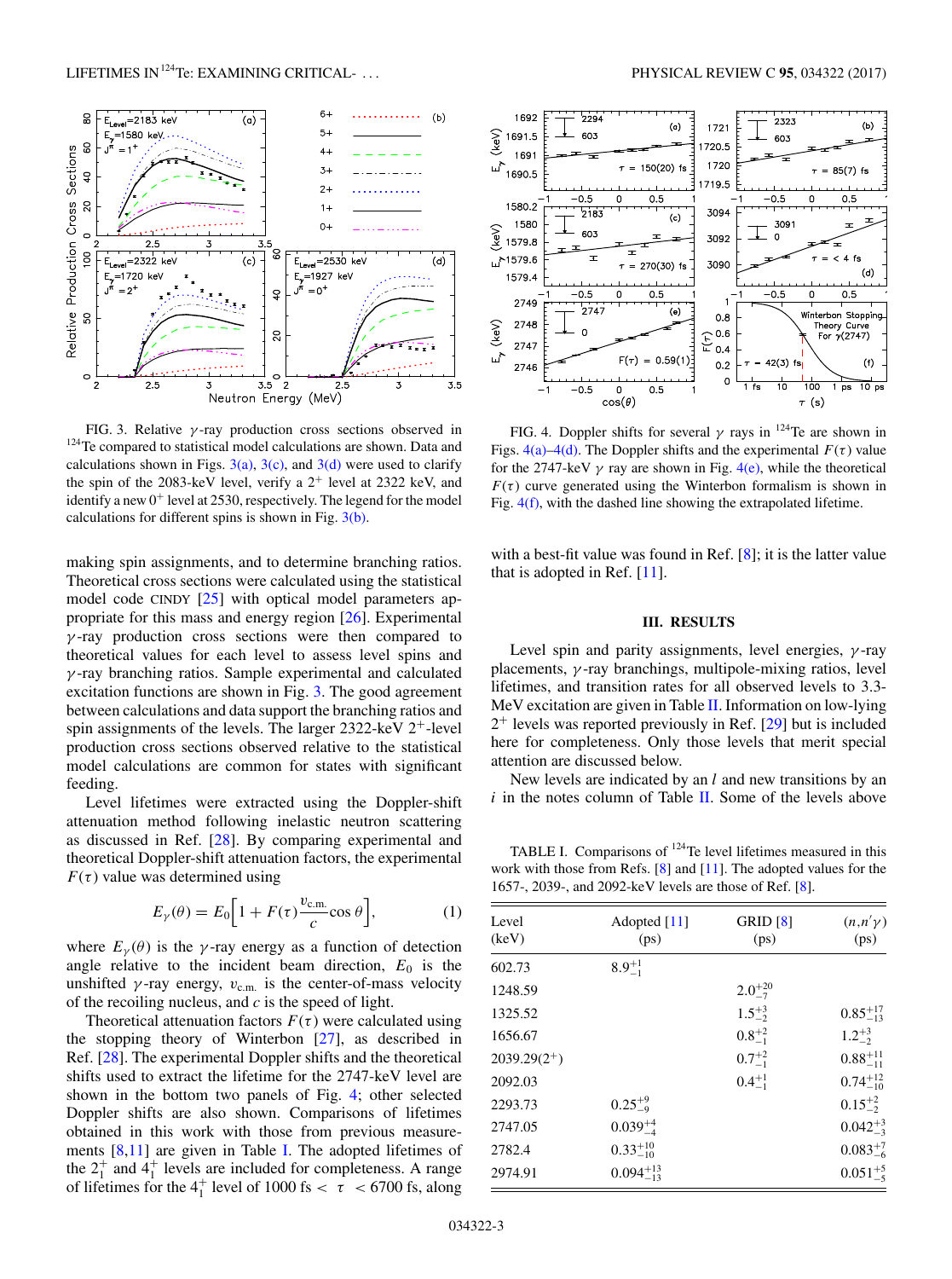<span id="page-5-0"></span>TABLE II. Levels and transition rates in  $^{124}$ Te. Uncertainties are in the last digit(s). The adopted energy of the  $2^+_1$  state was used for level development [\[11\]](#page-14-0). An *E*1 in the mixing ratio column indicates that a *B*(*E*1) value is given in the *B*(*M*1)/*B*(*E*1) column. The mixing ratios and  $B(XL)$ s presented are those of the first spin listed when the spin of the initial state is not definite, and when two mixing ratios are listed, the one with the lowest  $\chi^2$  is listed first. Square brackets [] indicate a tentative assignment.

| $J^\pi$               | $\mathcal{E}_x$<br>(keV) | $E_{\gamma}$<br>(keV) | Note | $E_f$<br>(keV)   | $\rm{BR}$<br>$(\%)$ | $\delta^{\rm a}$      | $\tau$<br>(fs)            | B(M1)/B(E1)<br>$(W.u.^{b}/(W.u.)^c)$ | B(E2)<br>(W.u.) <sup>d</sup>      |
|-----------------------|--------------------------|-----------------------|------|------------------|---------------------|-----------------------|---------------------------|--------------------------------------|-----------------------------------|
| $2^+$                 | 602.73(1)                | 602.73(1)             |      | $\boldsymbol{0}$ | 100                 |                       | $8900^{+140e}_{-140}$     |                                      | $31.1^{+5e}_{-5}$                 |
| $4^+$                 | 1248.59(5)               | 645.86(5)             |      | 603              | 100                 |                       |                           |                                      | $35.9^{+17f}_{-17}$               |
| $2^+$                 | 1325.52(6)               | 722.79(4)             |      | 603              | 87(1)               | $-0.49^{+5}_{-3}$     | $850^{+170}_{-130}$       | $6.9^{+15}_{-13} \times 10^{-2}$     | $22.1^{+45}_{-43}$                |
|                       |                          |                       |      |                  |                     | $-0.96^{+1}_{-1}$     |                           | $4.5^{+9}_{-8} \times 10^{-2}$       | $55.5^{+109}_{-99}$               |
|                       |                          | 1325.51(5)            |      | $\boldsymbol{0}$ | 13(1)               |                       |                           |                                      | $8.3^{+23}_{-16} \times 10^{-1}$  |
| $0+$                  | 1656.67(11)              | 1053.94(11)           |      | 603              | 100                 |                       | $1200 + \frac{300}{-200}$ |                                      | $14.3^{+29}_{-29}$                |
| $6+$                  | 1747.40(7)               | 499.53(5)             |      | 1249             | 100                 |                       |                           |                                      |                                   |
| $0^+$                 | 1883.07(7)               | 557.59(4)             |      | 1326             | 100                 |                       |                           |                                      |                                   |
| $4^+$                 | 1957.92(8)               | 632.39(10)            | g    | 1326             | 3(1)                |                       | $520^{+110}_{-80}$        |                                      | $12.7^{+74}_{-58}$                |
|                       |                          | 709.32(5)             |      | 1249             | 51(1)               | $-0.36^{+3.0}_{-3.0}$ |                           | $7.7^{+17}_{-15} \times 10^{-2}$     | $14.1_{-28}^{+30}$                |
|                       |                          | 1355.18(7)            |      | 603              | 46(1)               |                       |                           |                                      | $4.3^{+9}_{-9}$                   |
| $3^+$                 | 2039.28(9)               | 713.78(5)             | h, j | 1326             | 49(1)               |                       |                           |                                      |                                   |
|                       |                          | 790.71(2)             | Ĵ    | 1249             | 17(1)               |                       |                           |                                      |                                   |
|                       |                          | 1436.56(9)            | Ĵ    | 603              | 34(1)               |                       |                           |                                      |                                   |
| $2^+$                 | 2039.29(8)               | 382.29(5)             |      | 1657             | < 1                 |                       | $880^{+110}_{-110}$       |                                      | < 69                              |
|                       |                          | 713.78(5)             | h, j | 1326             | 2(1)                |                       |                           |                                      |                                   |
|                       |                          | 790.71(2)             | Ĵ    | 1249             | 1(1)                |                       |                           |                                      | $8.1^{+104}_{-81} \times 10^{-1}$ |
|                       |                          | 1436.56(9)            | Ĵ    | 603              | 61(1)               |                       |                           |                                      |                                   |
|                       |                          | 2039.30(7)            |      | $\boldsymbol{0}$ | 36(1)               |                       |                           |                                      | $2.6^{+5}_{-4} \times 10^{-1}$    |
| $2^+$                 | 2092.03(9)               | 766.33(10)            | h    | 1326             | 1(1)                | $+0.58^{+42}_{-92}$   | $740^{+120}_{-100}$       | $1.2^{+18}_{-13} \times 10^{-3}$     | $2.9^{+39}_{-33} \times 10^{-1}$  |
|                       |                          | 1489.03(9)            |      | 603              | 92(1)               | $+0.85^{+2}_{-2}$     |                           | $6.9^{+12}_{-11} \times 10^{-3}$     | $1.6^{+3}_{-3}$                   |
|                       |                          |                       |      |                  |                     | $+0.06^{+3}_{-3}$     |                           | $1.2^{+3}_{-3} \times 10^{-2}$       | $1.4^{+3}_{-3} \times 10^{-2}$    |
|                       |                          | 2091.75(7)            |      | $\mathbf{0}$     | 7(1)                |                       |                           |                                      | $5.3^{+17}_{-14} \times 10^{-2}$  |
| $0^+$                 | 2153.37(8)               | 827.83(6)             |      | 1326             | 81(1)               |                       | $> 1 \text{ ps}$          |                                      | $< 50$                            |
|                       |                          | 1550.30(10)           |      | 603              | 19(1)               |                       |                           |                                      | $< 5 \times 10^{-1}$              |
| $1^+$                 | 2182.54(8)               | 856.90(8)             |      | 1326             | 9(1)                | $+0.22^{+106}_{-146}$ | $270^{+30}_{-30}$         | $1.6^{+10}_{-7} \times 10^{-2}$      | $7.4^{+38}_{-38} \times 10^{-1}$  |
|                       |                          | 1579.78(7)            |      | 603              | 73(1)               | $-0.49_{-32}^{+25}$   |                           | $1.8^{+5}_{-5} \times 10^{-2}$       | $1.2^{+4}_{-3}$                   |
|                       |                          | 2182.61(10)           |      | $\boldsymbol{0}$ | 18(1)               |                       |                           | $2.0^{+3}_{-3} \times 10^{-3}$       |                                   |
| $4^+$                 | 2224.96(6)               | 899.80(7)             |      | 1326             | 12(1)               |                       | $340^{+100}_{-70}$        |                                      | $13.4^{+49}_{-39}$                |
|                       |                          | 976.23(6)             |      | 1249             | 56(1)               | $+0.44_{-14}^{+11}$   |                           | $4.7^{+17}_{-13} \times 10^{-2}$     | $6.7^{+23}_{-20}$                 |
|                       |                          | 1622.40(6)            |      | 603              | 32(1)               |                       |                           |                                      | $1.9^{+6}_{-5}$                   |
| $3-$                  | 2293.73(7)               | 335.44(10)            |      | 1958             | $<\,1$              | $E1\,$                | $150^{+20}_{-20}$         | $< 7 \times 10^{-4}$                 |                                   |
|                       |                          | 968.20(8)             |      | 1326             | 3(1)                | $E1\,$                |                           | $9^{+5}_{-4} \times 10^{-5}$         |                                   |
|                       |                          | 1045.09(8)            |      | 1249             | 5(1)                | E1                    |                           | $1.1^{+4}_{-3} \times 10^{-4}$       |                                   |
|                       |                          | 1690.98(6)            |      | 603              | 92(1)               | $E1\,$                |                           | $4.9^{+8}_{-6} \times 10^{-4}$       |                                   |
| $0^+$                 | 2308.10(8)               | 1705.28(7)            |      | 603              | $100\,$             |                       | $170^{+40}_{-30}$         |                                      | $9.1_{-18}^{+20}$                 |
| $\frac{2^{+}}{2^{+}}$ | 2323.25(8)               | 997.00(6)             | g    | 1326             | 2(1)                | $-0.36_{-22}^{+18}$   | $85^{+7}_{-7}$            | $6.7^{+43}_{-37} \times 10^{-3}$     | $6.1_{-34}^{+40} \times 10^{-1}$  |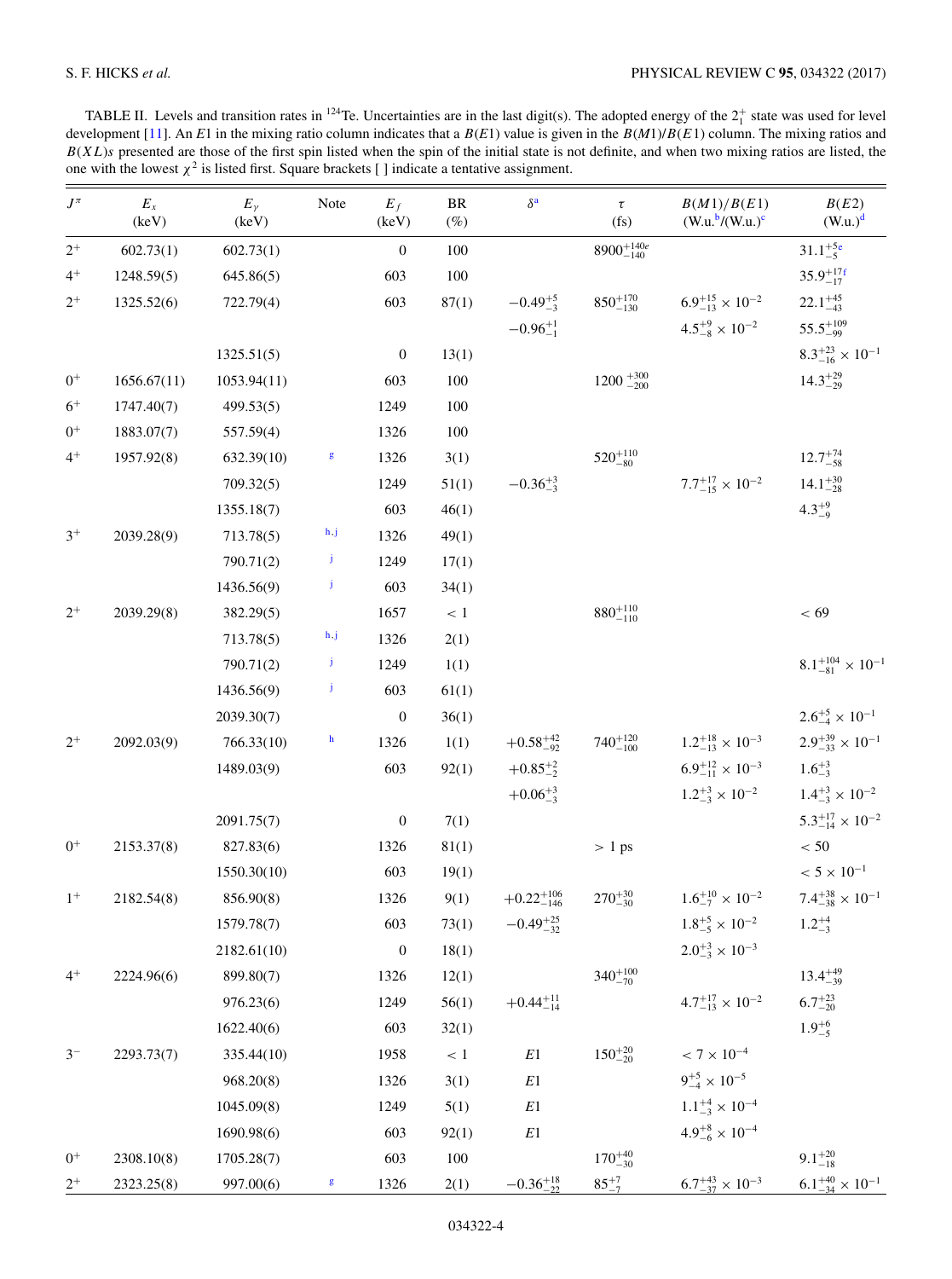| TABLE II. (Continued.) |
|------------------------|

| $J^{\pi}$   | $E_x$<br>(keV) | $E_{\gamma}$<br>(keV)       | Note         | $E_f$<br>(keV)   | $\rm{BR}$<br>$(\%)$ | $\delta^{\bf a}$      | $\tau$<br>(f <sub>S</sub> ) | B(M1)/B(E1)<br>$(W.u.^{b}/(W.u.)^{c}$                         | B(E2)<br>$(W.u.)^d$              |
|-------------|----------------|-----------------------------|--------------|------------------|---------------------|-----------------------|-----------------------------|---------------------------------------------------------------|----------------------------------|
|             |                | 1720.30(7)                  |              | 603              | 96(2)               | $-0.03^{+9}_{-3}$     |                             | $7.0^{+8}_{-7} \times 10^{-2}$                                | $6.0^{+7}_{-6} \times 10^{-2}$   |
|             |                |                             |              |                  |                     | $0.86^{+4}_{-3}$      |                             | $4.1^{+5}_{-5} \times 10^{-2}$                                | $7.1^{+9}_{-8}$                  |
|             |                | 2323.10(32)                 |              | $\boldsymbol{0}$ | 2(1)                |                       |                             |                                                               | $7.8^{+50}_{-42} \times 10^{-2}$ |
| $5-$        | 2334.6(17)     | 377.88(7)                   |              | 1958             | 3(1)                | E1                    | > 1 ps                      | $< 3 \times 10^{-4}$                                          |                                  |
| $6+$        | 2348.7(13)     | 1086.70(16)<br>[602.38(10)] |              | 1249<br>1747     | 97(1)               | $E1\,$                |                             | $< 3 \times 10^{-4}$                                          |                                  |
|             |                | 1101.04(12)                 |              | 1249             |                     |                       |                             |                                                               |                                  |
| $2^+$       | 2453.83(5)     | 1128.27(3)                  | g            | 1326             | 12(1)               | $-0.79_{-16}^{+28}$   | $360^{+40}_{-40}$           | $4.5^{+16}_{-11} \times 10^{-3}$                              | $1.6^{+5}_{-5}$                  |
|             |                | 1205.54(12)                 |              | 1249             | 7(1)                |                       |                             |                                                               | $1.7^{+5}_{-4}$                  |
|             |                | 1851.50(5)                  |              | 603              | 64(1)               | $+0.16_{-13}^{+18}$   |                             | $8.7^{+14}_{-12} \times 10^{-3}$                              | $4.6^{+8}_{-6} \times 10^{-2}$   |
|             |                |                             |              |                  |                     | $+0.79^{+06}_{-09}$   |                             | $5.5^{+11}_{-11} \times 10^{-3}$                              | $7.0^{+13}_{-12} \times 10^{-1}$ |
|             |                | 2454.40(10)                 |              | $\boldsymbol{0}$ | 17(1)               |                       |                             |                                                               | $1.2^{+3}_{-2} \times 10^{-1}$   |
| $(4)^{(-)}$ | 2483.3(9)      | 443.96(6)                   | $\mathbf h$  | 2039(3)          |                     |                       |                             |                                                               |                                  |
|             |                | 525.41(7)                   |              | 1958             |                     |                       |                             |                                                               |                                  |
|             |                | 1234.7(7)                   | j            | 1249             |                     |                       |                             |                                                               |                                  |
| $4^+$       | 2511.89(6)     | 1263.16(6)                  |              | 1249             | 94(1)               | $+0.75^{+5}_{-2}$     | $1040^{+440}_{-250}$        | $9.1_{-30}^{+31} \times 10^{-3}$                              | $2.6^{+9}_{-7}$                  |
|             |                | 1909.59(11)                 | $\mathbf{i}$ | 603              | 6(1)                |                       |                             |                                                               | $5.1^{+28}_{-22} \times 10^{-2}$ |
| $2^+$       | 2521.24(12)    | 1195.86(10)                 | g            | 1326             | 4(1)                | $-0.22_{-107}^{+146}$ | $85^{+5}_{-5}$              | $8.3^{+51}_{-37} \times 10^{-3}$                              | $2.0^{+10}_{-11} \times 10^{-1}$ |
|             |                | 1273.36(4)                  | i,           | 1249             | <2(1)               |                       |                             |                                                               | $<1.6\,$                         |
|             |                | 1918.40(12)                 |              | 603              | 94(1)               | $+0.86^{+4}_{-3}$     |                             | $2.9^{+3}_{-3} \times 10^{-2}$                                | $4.0^{+4}_{-4}$                  |
|             |                |                             |              |                  |                     | $0.00^{+9}_{-6}$      |                             | $5.0^{+4}_{-4} \times 10^{-2}$                                | $1^{+1}_{-1} \times 10^{-5}$     |
| $(0^{+})$   | 2529.90(5)     | 1927.10(5)                  |              | 603              | 100                 |                       | $480^{+140}_{-100}$         |                                                               | $1.7^{+5}_{-4}$                  |
| (4)         | 2549.10(8)     | 1301.11(6)                  | $\bf{k}$     | 1249             | 100                 | $+0.81^{+5}_{-7}$     | $170^{+20}_{-20}$           | $5.1^{+10}_{-7} \times 10^{-2}$                               | $14^{+3}_{-3}$                   |
|             | 2568.93(11)    | 1320.35(10)                 | $_{\rm i,l}$ | 1249             | 100                 |                       |                             |                                                               |                                  |
| 5           | 2594.46(9)     | 846.97(5)                   |              | 1747             | 10(1)               |                       | > 1 ps                      |                                                               |                                  |
|             |                | 1345.73(5)                  | $\bf k$      | 1249             | 90(1)               | $-0.64_{-11}^{+14}$   |                             |                                                               |                                  |
| $1^+$       | 2601.40(12)    | 943(1)                      | $\mathsf g$  | 1657             | 3(1)                |                       | $160^{+20}_{-20}$           | $7.1^{+4}_{-3} \times 10^{-3}$                                |                                  |
|             |                | 1275.36(4)                  |              | 1326             | 10(1)               | $+0.72_{-73}^{+36}$   |                             | $6.3^{+45}_{-21} \times 10^{-3}$                              | $1.4^{+7}_{-8}$                  |
|             |                | 1997.92(7)                  |              | 603              | 60(2)               | $-0.13_{-115}^{+138}$ |                             | $1.5^{+7}_{-5} \times 10^{-2}$                                | $4.4^{+17}_{-15} \times 10^{-2}$ |
|             |                | 2601.18(12)                 |              | $\boldsymbol{0}$ | 27(2)               |                       |                             | $3.0^{+7}_{-6} \times 10^{-3}$                                |                                  |
| (3)         | 2618.2(10)     | 1369.55(6)                  | $\mathsf g$  | 1249             | 74(2)               | $-0.75_{-23}^{+11}$   | $770^{+1200}_{-300}$        |                                                               |                                  |
|             |                | 2015.73(17)                 |              | 603              | 26(2)               |                       |                             |                                                               |                                  |
| $1^+, 2^+$  | 2640.84(40)    | 1315.40(12)                 |              | 1326             |                     |                       |                             |                                                               |                                  |
|             |                | 2038.30(12)                 | $\mathbf{j}$ | 603              |                     |                       |                             |                                                               |                                  |
|             |                | 2640(1)                     | $\mathbf{m}$ | $\boldsymbol{0}$ |                     |                       |                             |                                                               |                                  |
| 6           | 2665.5(13)     | 329.77(4)                   | g, h         | 2335             | 50(5)               |                       |                             |                                                               |                                  |
|             |                | 918.10(5)                   | $\mathbf{i}$ | 1747             | 50(5)               | $+0.86^{+17}_{-22}$   |                             |                                                               |                                  |
| $2^+$       | 2681.53(8)     | 2078.50(7)                  |              | 603              | 92(1)               | $+0.88^{+5}_{-3}$     | $42^{+3}_{-3}$              | $4.4^{+5}_{-5} \times 10^{-2}$ $5.5^{+7}_{-5}$                |                                  |
|             |                |                             |              |                  |                     | $-0.09^{+9}_{-8}$     |                             | $7.7^{+8}_{-7} \times 10^{-2}$ $1.0^{+1}_{-1} \times 10^{-1}$ |                                  |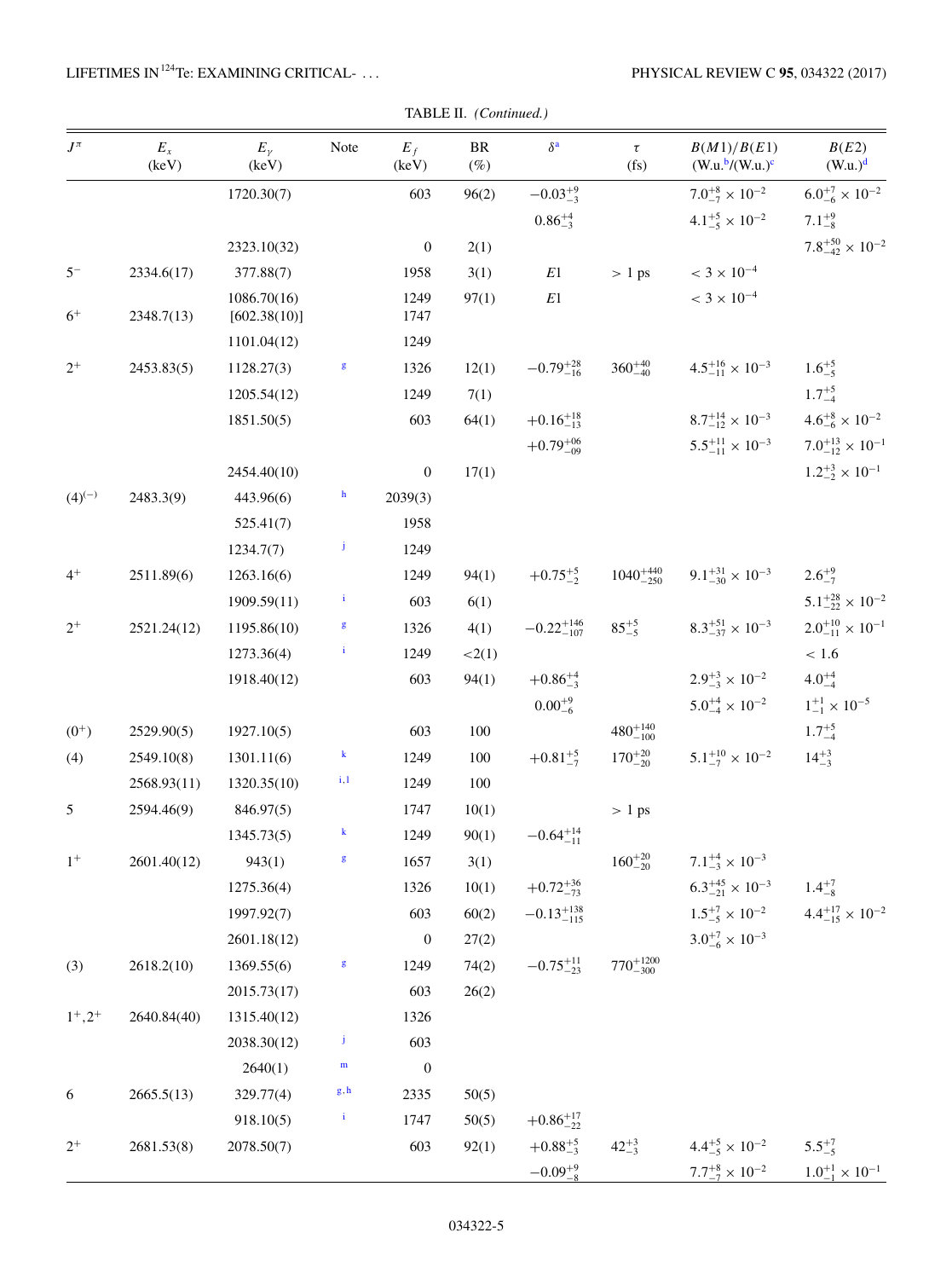TABLE II. (Continued.)

| $J^\pi$       | $\mathcal{E}_x$<br>(keV) | $E_{\gamma}$<br>(keV) | Note                                 | $E_f$<br>(keV)   | $\rm{BR}$<br>$(\%)$ | $\delta^{\rm a}$     | $\tau$<br>(fs)      | B(M1)/B(E1)<br>$(W.u.^{b}/(W.u.)^{c}$                             | $B(E2)$<br>$(W.u.)^d$            |
|---------------|--------------------------|-----------------------|--------------------------------------|------------------|---------------------|----------------------|---------------------|-------------------------------------------------------------------|----------------------------------|
|               |                          | 2682.00(11)           |                                      | $\mathbf{0}$     | 8(1)                |                      |                     |                                                                   | $3.1^{+7}_{-6} \times 10^{-1}$   |
|               | 2682.90(20)              | 1434.32(20)           | $_{\rm j,i,l}$                       | 1249             |                     |                      |                     |                                                                   |                                  |
| $3-$          | 2694.2(8)                | 1368.16(6)            |                                      | 1326             | 24(3)               |                      |                     |                                                                   |                                  |
|               |                          | 1445.82(20)           |                                      | 1249             | 5(1)                |                      |                     |                                                                   |                                  |
|               |                          | 2091.21(7)            |                                      | 603              | 71(7)               |                      |                     |                                                                   |                                  |
| $2^{(-)}$     | 2701.33(8)               | 1375.85(6)            |                                      | 1326             | 94(1)               | $E1\,$               | $360^{+50}_{-50}$   | $3.9^{+7}_{-5} \times 10^{-4}$                                    |                                  |
|               |                          | 2099.10(4)            |                                      | 603              | 6(1)                | $\mathbb{E}1$        |                     | $1^{+5}_{-5} \times 10^{-5}$                                      |                                  |
|               | 2709.5(15)               | 2709.5(15)            | $\mathbf{h}, \mathbf{i}, \mathbf{l}$ | $\boldsymbol{0}$ |                     |                      |                     |                                                                   |                                  |
| 3             | 2710.82(10)              | 1385.20(11)           | $\bf{k}$                             | 1326             | 55(2)               | $-0.09^{+9}_{-10}$   | $580^{+200}_{-130}$ | $1.1^{+4}_{-4} \times 10^{-2}$                                    | $3.3_{-10}^{+12} \times 10^{-2}$ |
|               |                          | 1461.79(7)            |                                      | 1249             | 11(2)               |                      |                     |                                                                   |                                  |
|               |                          | 2108.08(6)            |                                      | 603              | 34(1)               | $-0.13_{-13}^{+13}$  |                     | $2.0^{+7}_{-6} \times 10^{-3}$                                    | $5.2^{+18}_{-15} \times 10^{-3}$ |
| (5)           | 2713.26(7)               | 1464.93(4)            | h, i, k                              | 1249             | 100                 | $-0.99^{+2}_{-4}$    | $170^{+50}_{-40}$   | $3.0^{+10}_{-2} \times 10^{-5}$                                   | $9.6^{+34}_{-23}$                |
| (5,4)         | 2733.99(15)              | 1485.40(14)           | $\mathbf{i}$                         | 1249             | 100                 | $+0.30^{+7}_{-6}$    | $53^{+9}_{-7}$      | $1.7^{+3}_{-3} \times 10^{-1}$                                    | $4.8^{+9}_{-8}$                  |
| (4,5,6)       | 2737.29(9)               | 990.53(4)             |                                      | 1747             |                     |                      |                     |                                                                   |                                  |
|               |                          | 1488.70(8)            | Ĵ                                    | 1249             |                     |                      |                     |                                                                   |                                  |
| $1-$          | 2747.05(15)              | 2144.32(16)           |                                      | 603              | 19(1)               | $E1\,$               | $42^{+3}_{-3}$      | $1.8^{+2}_{-2} \times 10^{-4}$                                    |                                  |
|               |                          | 2746.90(15)           |                                      | $\boldsymbol{0}$ | 81(1)               | $E1\,$               |                     | $3.7^{+3}_{-3} \times 10^{-4}$                                    |                                  |
| (2,3,1)       | 2767.7(4)                | 2164.16(3)            | i, k                                 | 603              | 100                 | $-0.46^{+17}_{-12}$  | $140^{+20}_{-20}$   | $1.1^{+3}_{-2} \times 10^{-2}$ $1.7^{+34}_{-23} \times 10^{-1}$   |                                  |
|               |                          |                       |                                      |                  |                     | $-1.51_{-16}^{+19}$  |                     | $5.4^{+11}_{-9} \times 10^{-3}$                                   | $4.9^{+11}_{-8} \times 10^{-1}$  |
| $6+$          | 2774.28(8)               | 1026.88(6)            | $\mathbf h$                          | 1747             | 50(5)               | $-0.94_{-11}^{+25}$  | $< 4 \text{ fs}$    |                                                                   |                                  |
|               |                          | 1526.18(5)            | Ĵ                                    | 1249             | 50(5)               |                      |                     |                                                                   |                                  |
| $(3)^{-}$     | 2774.98(6)               | 480.61(20)            | h, k                                 | 2294             | 5(1)                |                      |                     |                                                                   |                                  |
|               |                          | 735.32(6)             |                                      | 2039(3)          | 16(1)               |                      |                     |                                                                   |                                  |
|               |                          | [816.80(9)]           |                                      | 1958             | 13(1)               |                      |                     |                                                                   |                                  |
|               |                          | 1526.18(6)            | Ĵ                                    | 1249             | 66(1)               |                      |                     |                                                                   |                                  |
| $1^+$         | 2782.4(7)                | 2179.08(20)           | i, k                                 | 603              | 12(3)               | $-0.70_{-62}^{+186}$ | $83^{+7}_{-6}$      | $3.0^{+43}_{-16} \times 10^{-3}$ $2.2^{+13}_{-27} \times 10^{-1}$ |                                  |
|               |                          | 2782.89(8)            |                                      | $\boldsymbol{0}$ | 88(3)               |                      |                     | $1.6^{+2}_{-2} \times 10^{-2}$                                    |                                  |
| (3)           | 2787.29(8)               | 1461.79(7)            | $\mathbf{i}, \mathbf{k}, \mathbf{l}$ | 1326             | 71(5)               |                      |                     |                                                                   |                                  |
|               |                          | 2184.0(8)             | $_{\rm j,i}$                         | 603              | 29(5)               |                      |                     |                                                                   |                                  |
| $2^+$         | 2808.89(12)              | 627.29(5)             | $\mathbf{i}$                         | 2183             | 8(2)                | $-0.54_{-26}^{+36}$  | $510^{+110}_{-70}$  | $1.5^{+8}_{-7} \times 10^{-2}$                                    | $8.1^{+44}_{-38}$                |
|               |                          | 2205.40(13)           |                                      | 603              | 35(2)               | $+0.54_{-18}^{+15}$  |                     | $1.6^{+5}_{-5} \times 10^{-3}$                                    | $6.6^{+19}_{-19} \times 10^{-2}$ |
|               |                          | 2809.10(12)           |                                      | $\boldsymbol{0}$ | 58(2)               |                      |                     |                                                                   | $1.4^{+3}_{-3} \times 10^{-1}$   |
| $4^+$         | 2814.7(9)                | 775.26(4)             | $\bf{k}$                             | 2039(3)          | 35(4)               | $+0.39_{-9}^{+13}$   | > 2 ps              | $<1.2\times10^{-2}$                                               | $< 2.1$                          |
|               |                          | 1565.92(5)            |                                      | 1249             | 57(4)               | $+0.81^{+5}_{-5}$    |                     | $<1.5\times10^{-3}$                                               | $< 2.9 \times 10^{-1}$           |
|               |                          | 2211.8(20)            | $\mathbf{i}$                         | 603              | 8(2)                |                      |                     |                                                                   | $< 2.2 \times 10^{-2}$           |
| $(2,3,4^{+})$ | 2816.95(7)               | 2214.29(6)            | $\bf{k}$                             | 603              | 100                 | $+0.87^{+7}_{-8}$    | $110^{+20}_{-20}$   | $1.5^{+5}_{-3} \times 10^{-2}$                                    | $1.6^{+5}_{-4}$                  |
| $3-$          | 2834.99(6)               | 541.18(10)            | $\bf{k}$                             | 2294             | 2(1)                |                      | $560^{+140}_{-100}$ |                                                                   |                                  |
|               |                          | 609.1(2)              | Ĵ                                    | 2225             | 8(1)                | $\mathbb{E}1$        |                     | $2.5^{+9}_{-7} \times 10^{-4}$                                    |                                  |
|               |                          | 1509.49(4)            |                                      | 1326             | 79(2)               | $\mathbb{E}1$        |                     | $1.6^{+4}_{-4} \times 10^{-4}$                                    |                                  |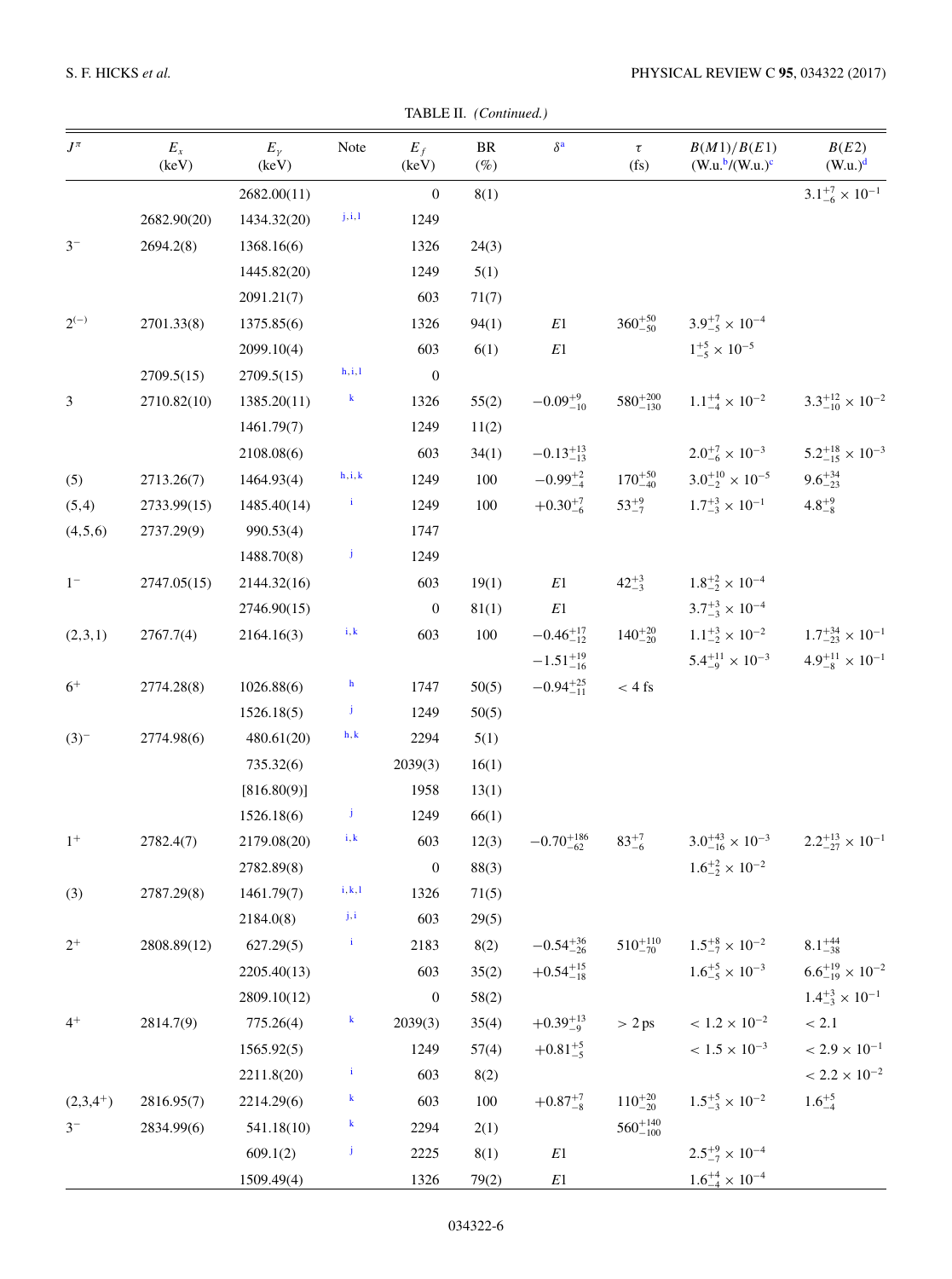| TABLE II. (Continued.) |
|------------------------|

| $J^{\pi}$    | $\mathcal{E}_x$<br>(keV) | $E_{\gamma}$<br>(keV) | Note                    | $E_f$<br>(keV)   | $\rm{BR}$<br>$(\%)$ | $\delta^{\mathbf{a}}$ | $\tau$<br>(fs)      | B(M1)/B(E1)<br>$(W.u.^{b}/(W.u.)^{c}$ | B(E2)<br>(W.u.) <sup>d</sup>     |
|--------------|--------------------------|-----------------------|-------------------------|------------------|---------------------|-----------------------|---------------------|---------------------------------------|----------------------------------|
|              |                          | 2232.25(3)            |                         | 603              | 11(1)               | $E1\,$                |                     | $1^{+1}_{-1} \times 10^{-5}$          |                                  |
| (5)          | 2844.82(10)              | 361.78(3)             | $\mathsf g$             | 2483             | 30(5)               |                       | > 2 ps              |                                       |                                  |
|              |                          | 1596.23(3)            |                         | 1249             | 70(5)               |                       |                     |                                       |                                  |
|              | 2854.93(20)              | 2252.2(20)            | Ĵ                       | 603              |                     |                       |                     |                                       |                                  |
|              | 2856.73(6)               | 2254.0(5)             | Ĵ                       | 603              |                     |                       |                     |                                       |                                  |
| $2^+$        | 2858.8(6)                | 2255.98(5)            | $\bf{k}$                | 603              | 97(1)               | $-0.06_{-28}^{+28}$   | $110^{+10}_{-10}$   | $2.4^{+4}_{-3} \times 10^{-2}$        | $1.2^{+2}_{-2} \times 10^{-2}$   |
|              |                          | 2858.50(25)           | $\mathbf{i}$            | $\boldsymbol{0}$ | 3(1)                |                       |                     |                                       | $3.2^{+15}_{-13} \times 10^{-2}$ |
| (5,4)        | 2862.9(12)               | 1614.28(10)           | i, l                    | 1249             | 100                 | $+0.25^{+9}_{-10}$    | $170^{+20}_{-20}$   | $4.2^{+8}_{-6} \times 10^{-2}$        | $7.0^{+12}_{-10} \times 10^{-1}$ |
| (5)          | 2865.31(12)              | 531.31(4)             |                         | 2335             | 100                 | $+1.51_{-34}^{+50}$   |                     |                                       |                                  |
|              |                          |                       |                         |                  |                     | $-1.54_{-44}^{+38}$   |                     |                                       |                                  |
| (6)          | 2872.64(20)              | 1624.06(20)           |                         | 1249             | 100                 |                       | $320^{+40}_{-30}$   |                                       | $6.2^{+7}_{-7}$                  |
|              | 2873.20(11)              | 1126.21(4)            | Ĵ                       | 1747             | 100                 |                       | $300^{+200}_{-100}$ |                                       |                                  |
| (6,5)        | 2879.79(14)              | 1132.80(10)           |                         | 1747             | $100\,$             | $-1.00_{-28}^{+62}$   | $130^{+140}_{-60}$  |                                       |                                  |
|              |                          |                       |                         |                  |                     | $+0.95_{-30}^{+27}$   |                     |                                       |                                  |
| $3-$         | 2885.93(8)               | 846.4(20)             | $\bf{k}$                | 2039(2)          | 5(2)                | $E1\,$                | $920^{+450}_{-240}$ | $4^{+3}_{-2} \times 10^{-5}$          |                                  |
|              |                          | 1559.80(3)            |                         | 1326             | 15(2)               | $E1\,$                |                     | $2^{+1}_{-1} \times 10^{-5}$          |                                  |
|              |                          | 1637.70(6)            |                         | 1249             | 17(2)               | $E1\,$                |                     | $2^{+1}_{-1} \times 10^{-5}$          |                                  |
|              |                          | 2283.25(10)           |                         | 603              | 63(2)               | $E1\,$                |                     | $2^{+1}_{-1} \times 10^{-5}$          |                                  |
| $5^{(-)}$    | 2902.76(7)               | 1654.18(4)            |                         | 1249             | 100                 |                       |                     |                                       |                                  |
| (5,4)        | 2920.96(10)              | 962.40(10)            | $\mathbf{i}$            | 1958             | 57(2)               | $+0.68^{+14}_{-20}$   | $>$ 470 fs          | $< 4 \times 10^{-2}$                  | <11                              |
|              |                          | 1672.37(4)            |                         | 1249             | 43(2)               | $+0.30^{+14}_{-9}$    |                     | $< 6 \times 10^{-3}$                  | $< 2 \times 10^{-1}$             |
| 6            | 2933.55(18)              | 596.8(20)             | Ĵ                       | 2335             | 81(5)               |                       |                     |                                       |                                  |
|              |                          | 1186.56(10)           |                         | 1747             | 19(5)               |                       |                     |                                       |                                  |
|              | 2939.74(8)               | 1691.15(6)            | $_{\rm j,i}$            | 1249             |                     |                       |                     |                                       |                                  |
| $2^+$        | 2946.5(16)               | 906.29(10)            | i, k                    | 2039(2)          | 37(2)               | $-0.92_{-10}^{+56}$   | $310^{+70}_{-60}$   | $2.8^{+20}_{-8} \times 10^{-2}$       | $20^{+7}_{-11}$                  |
|              |                          | 2343.01(16)           | $\mathbf{i}$            | 603              | 36(3)               |                       |                     |                                       |                                  |
|              |                          | 2945.45(17)           | $\mathbf{i}$            | $\boldsymbol{0}$ | 27(2)               |                       |                     |                                       | $8.8^{+30}_{-22} \times 10^{-2}$ |
| $(4^{+})$    | 2958.6(14)               | 1708.70(10)           | i, l                    | 1249             | 82(2)               | $+0.99^{+5}_{-6}$     | $270^{+70}_{-50}$   | $9.8^{+28}_{-24} \times 10^{-3}$      | $2.3^{+7}_{-6}$                  |
|              |                          | 2354.89(20)           | $\mathbf{i}$            | 603              | 18(2)               |                       |                     |                                       | $2.1^{+8}_{-7} \times 10^{-1}$   |
| $(4^{+})$    | 2963.5(10)               | 923.29(6)             | i, k                    | 2039(3)          | 37(3)               | $-0.09_{-07}^{+12}$   |                     |                                       |                                  |
|              |                          | 1215.62(7)            | $\mathbf{i}$            | 1747             | 35(4)               |                       |                     |                                       |                                  |
|              |                          | 2359.80(10)           | i,                      | 603              | 28(3)               |                       |                     |                                       |                                  |
|              | 2968.34(10)              | 1221.35(8)            |                         | 1747             | 100                 |                       |                     |                                       |                                  |
|              | 2973.7(15)               | 1226.3(13)            | ${\bf j},{\bf k}$       | 1747             | 100                 |                       |                     |                                       |                                  |
| $\mathbf{1}$ | 2974.91(13)              | 2371.91(20)           | $\mathbf{i},\mathbf{k}$ | 603              | 14(3)               | $E1\,$                | $51^{+6}_{-5}$      | $8^{+3}_{-2} \times 10^{-5}$          |                                  |
|              |                          | 2974.91(10)           |                         | $\boldsymbol{0}$ | 86(3)               | $E1\,$                |                     | $2.5^{+4}_{-3} \times 10^{-5}$        |                                  |
| (3,4)        | 2982.7(7)                | 1657.22(5)            | i, l                    | 1326             | 43(3)               | $-0.13_{-18}^{+13}$   | $200^{+40}_{-30}$   | $1.5^{+4}_{-4} \times 10^{-2}$        | $6.4^{+17}_{-15} \times 10^{-2}$ |
|              |                          | 1734.5(20)            | i,                      | 1249             | 13(3)               | $+0.44^{+58}_{-35}$   |                     | $3.3^{+18}_{-16} \times 10^{-3}$      | $1.5^{+10}_{-7} \times 10^{-1}$  |
|              |                          | 2379.02(4)            | $\mathbf{i}$            | 603              | 44(2)               | $+0.46_{-22}^{+49}$   |                     | $4.3^{+14}_{-17} \times 10^{-3}$      | $1.1^{+6}_{-4} \times 10^{-1}$   |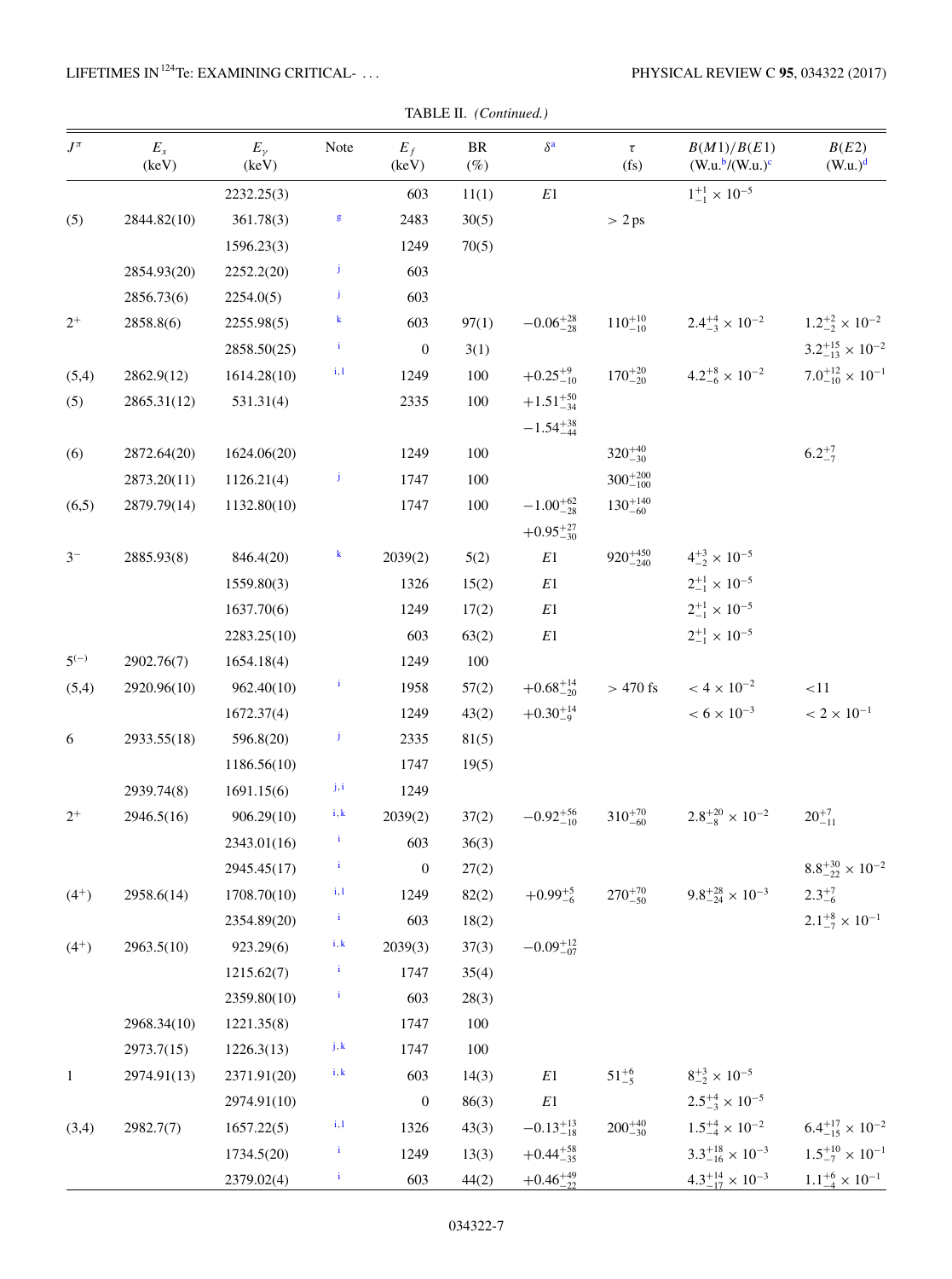TABLE II. (Continued.)

| $J^{\pi}$    | $E_x$<br>(keV) | $E_{\gamma}$<br>(keV) | Note                                          | $E_f$<br>(keV)   | <b>BR</b><br>$(\%)$ | $\delta^{\rm a}$     | $\tau$<br>(fs)       | B(M1)/B(E1)<br>$(W.u.^{b}/(W.u.)^c)$ | B(E2)<br>(W.u.) <sup>d</sup>     |
|--------------|----------------|-----------------------|-----------------------------------------------|------------------|---------------------|----------------------|----------------------|--------------------------------------|----------------------------------|
| 5            | 2986.66(8)     | 1738.10(6)            |                                               | 1249             | 100                 | $-0.19^{+16}_{-15}$  | > 2 ps               |                                      |                                  |
| 1            | 2988.80(10)    | 2386.10(9)            | $\bf{k}$                                      | 603              | 75(2)               | $+0.74_{-68}^{+33}$  | $130^{+20}_{-20}$    | $8.7^{+63}_{-28} \times 10^{-3}$     | $5.9^{+26}_{-32} \times 10^{-3}$ |
|              |                | 2988.80(5)            |                                               | $\boldsymbol{0}$ | 25(2)               |                      |                      | $2.3^{+7}_{-5} \times 10^{-3}$       |                                  |
| $3-$         | 3001.12(11)    | 707.02(6)             | g, k                                          | 2294             | 28(4)               | $-0.22_{-12}^{+13}$  | $480^{+490}_{-180}$  |                                      |                                  |
|              |                | 1675.83(7)            |                                               | 1326             | 39(4)               | E1                   |                      | $7^{+5}_{-4} \times 10^{-5}$         |                                  |
|              |                | 1752.20(3)            |                                               | 1249             | 33(4)               | $E1\,$               |                      | $5^{+4}_{-3} \times 10^{-5}$         |                                  |
|              | 3028.16(25)    | 1702.27               | $\mathsf{g},\mathsf{i},\mathsf{l}$            | 1326             | 65(5)               |                      |                      |                                      |                                  |
|              |                | 2425.34(33)           | $\mathbf{i}$                                  | 603              | 35(5)               |                      |                      |                                      |                                  |
|              | 3045.55(22)    | 2442.82(22)           |                                               | 603              | 100                 |                      | $960^{+860}_{-330}$  |                                      |                                  |
|              | 3049.63(12)    | 2446.90(12)           | i, k, l                                       | 603              | 100                 |                      |                      |                                      |                                  |
| 3            | 3054.75(16)    | 1729.23(14)           | i, k, l                                       | 1326             | 45(6)               | $-0.36_{-51}^{+24}$  | $200^{+50}_{-40}$    |                                      |                                  |
|              |                | 1806.46(15)           | $\mathbf{i}$                                  | 1249             | 55(6)               |                      |                      |                                      |                                  |
|              | 3075.67(20)    | 1117.95(3)            | i, k, l                                       | 1958             | 10(1)               |                      |                      |                                      |                                  |
|              |                | 1826.81(20)           | $\mathbf{i}$                                  | 1249             | 90(1)               |                      |                      |                                      |                                  |
| (4,5,6)      | 3077.14(8)     | 1330.00(6)            | i, l                                          | 1747             |                     |                      |                      |                                      |                                  |
|              | 3084.3(10)     | 1834.38(8)            | $\mathsf{g},\mathsf{i},\mathsf{k},\mathsf{l}$ | 1249             | 74(1)               |                      | $250^{+70}_{-50}$    |                                      |                                  |
|              |                | 2480.55(7)            | İ                                             | 603              | 26(1)               |                      |                      |                                      |                                  |
| $\mathbf{1}$ | 3090.7(14)     | 2486.42(10)           | $\bf{k}$                                      | 603              | 33(1)               |                      | $< 4 \text{ fs}$     |                                      |                                  |
|              |                | 3090.69(15)           |                                               | $\boldsymbol{0}$ | 67(1)               |                      |                      |                                      |                                  |
|              | 3095.41(16)    | 1769.42(15)           | $\bf{k}$                                      | 1326             | 41(1)               |                      | $620^{+2970}_{-310}$ |                                      |                                  |
|              |                | 2492.59(40)           |                                               | 603              | 59(1)               |                      |                      |                                      |                                  |
| $(2^{-})$    | 3101.40(13)    | 354.35(12)            | $\bf{k}$                                      | 2747             |                     |                      |                      |                                      |                                  |
|              | 3107.21(14)    | 1781.99(12)           | $_{i,1}$                                      | 1326             | > 25                |                      | $120^{+30}_{-30}$    |                                      |                                  |
|              |                | 1858.1(6)             | j, i                                          | 1249             | $< 48\,$            |                      |                      |                                      |                                  |
|              |                | 2504.49(25)           | $\mathbf{i}$                                  | 603              | $>26$               |                      |                      |                                      |                                  |
|              |                | 3106.70(41)           | i, m                                          | $\boldsymbol{0}$ | $\leq 1$            |                      |                      |                                      |                                  |
|              | 3109.43(9)     | 1860.85(6)            | $\rm i,l$                                     | 1249             |                     |                      | $240^{+50}_{-40}$    |                                      |                                  |
|              | [3117.46(36)]  | [3117.46(36)]         | $\mathbf m$                                   | $\boldsymbol{0}$ |                     |                      |                      |                                      |                                  |
| (3)          | 3118.08(12)    | 1792.08(23)           | $\mathbf{i}$                                  | 1326             | 21(1)               |                      | $130^{+20}_{-20}$    |                                      |                                  |
|              |                | 1868.52(20)           | $\mathbf{i}$                                  | 1249             | 18(1)               | $+0.68^{+24}_{-32}$  |                      |                                      |                                  |
|              |                | 2515.78(3)            | $\mathbf{i}$                                  | 603              | 61(1)               |                      |                      |                                      |                                  |
| (3)          | 3142.82(8)     | 1894.33(9)            | $\mathbf{i}, \mathbf{k}, \mathbf{l}$          | 1249             | 30(2)               |                      | $220^{+50}_{-40}$    |                                      |                                  |
|              |                | 2539.97               | $\mathbf{i}$                                  | 603              | 70(2)               | $-0.51_{-39}^{+48}$  |                      |                                      |                                  |
| (2)          | 3159.26(10)    | 1834.25(8)            | i, k                                          | 1326             | 71(2)               |                      | $270^{+50}_{-40}$    |                                      |                                  |
|              |                | 2556.01(23)           | $\mathbf{i}$                                  | 603              | 12(2)               |                      |                      |                                      |                                  |
|              |                | 3159.17(11)           | $\mathbf{i}$                                  | $\boldsymbol{0}$ | 17(2)               |                      |                      |                                      |                                  |
| (3)          | 3163.48(18)    | 2560.75(17)           | i, k                                          | 603              |                     | $-0.24_{-132}^{+25}$ |                      |                                      |                                  |
| (3)          | 3167.25(12)    | 1841.77(10)           | $\bf{k}$                                      | 1326             |                     | $-0.58^{+53}_{-32}$  | > 2 ps               |                                      |                                  |
| (4)          | 3177.73(7)     | 2574.34(22)           | i, k                                          | 603              |                     |                      |                      |                                      |                                  |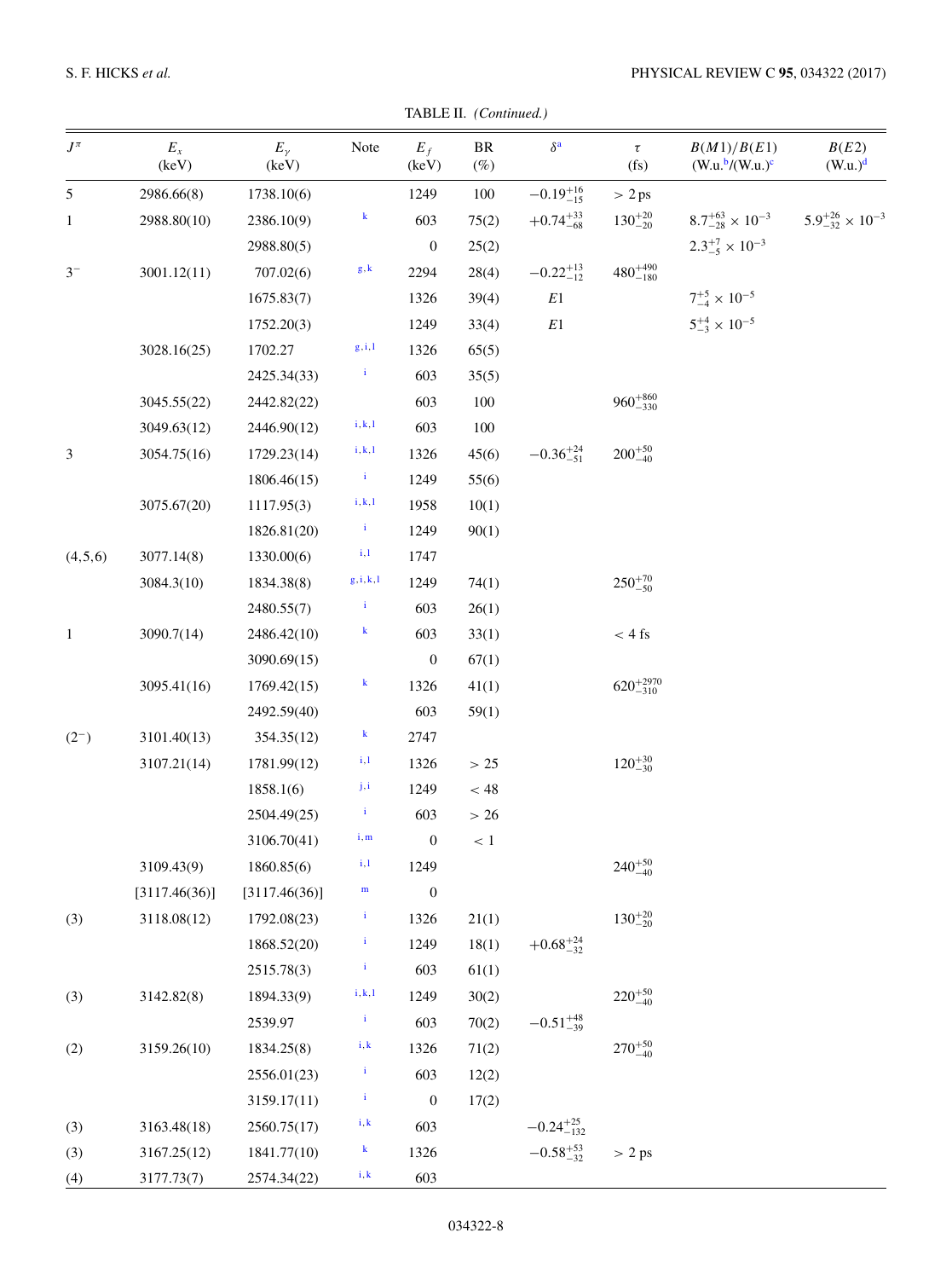<span id="page-10-0"></span>

| $J^{\pi}$ | $E_x$<br>(keV) | $E_{\gamma}$<br>(keV) | Note    | $E_f$<br>(keV) | BR<br>$(\%)$ | $\delta^{\mathbf{a}}$ | $\tau$<br>$(f_s)$ | B(M1)/B(E1)<br>$(W.u.^{b}/(W.u.)^{c}$ | B(E2)<br>$(W.u.)^d$ |
|-----------|----------------|-----------------------|---------|----------------|--------------|-----------------------|-------------------|---------------------------------------|---------------------|
| 3(2)      | 3212.13(7)     | 2609.31(6)            | k       | 603            |              |                       | $120^{+30}_{-30}$ |                                       |                     |
|           | 3218.41(7)     | 2615.59(6)            | k       | 603            |              |                       |                   |                                       |                     |
| 1         | 3221.16(7)     | 2617.41(5)            | $\bf k$ | 603            | 53(10)       |                       | $60^{+20}_{-30}$  |                                       |                     |
|           |                | 3221.16(7)            |         | $\mathbf{0}$   | 47(10)       |                       |                   |                                       |                     |
|           | 3238.0(12)     | 2635.16(12)           | $\bf k$ | 602            | 71(4)        |                       |                   |                                       |                     |
|           |                | 3238.0(11)            |         | $\mathbf{0}$   | 29(4)        |                       |                   |                                       |                     |
|           | 3257.8(32)     | 3257.8(32)            | i, k    | $\mathbf{0}$   |              |                       |                   |                                       |                     |
|           | 3290.32(20)    | 3290.32(20)           | i, k    | $\mathbf{0}$   |              |                       |                   |                                       |                     |

TABLE II. *(Continued.)*

<sup>a</sup>In situations where  $\chi^2$  vs tan<sup>-1</sup>δ plots yield two equivalent solutions for the multipole-mixing ratio, the δ from the first value has been used to calculate electromagnetic transition rates and is listed first in the table.

 ${}^{\text{b}}B(M1)_{W.u.} = 1.7905 \mu_N^2$ .<br><sup>c</sup> *B*(*F*1)<sub>*m*</sub> = 1.6021 e<sup>2</sup> fn</sub>

 $B(E1)_{W.u.} = 1.6021 \text{ e}^2 \text{ fm}^2$ .  $\mathrm{d}B(E2)_{W.u.}$  = 36.691 e<sup>2</sup> fm<sup>4</sup>. e From Ref. [\[8\]](#page-14-0). f From Ref. [\[12\]](#page-14-0). gBranching ratios are from excitation functions. hSee level discussion. i New transition. <sup>j</sup>Assignment from coincidence data.  $k$ Calculations show strength is probably missing from this level.

l New level.

mSeen only in the summed angle data.

3 MeV labeled as new may correspond to previously observed levels with large energy uncertainties [\[11\]](#page-14-0).

## **A. 2092.0-keV 2<sup>+</sup> <sup>4</sup> level**

A  $\gamma$  ray to the ground state is clearly observed for this level, in agreement with Ref. [\[5\]](#page-14-0). The 843.7-keV *γ* ray reported in Ref. [\[9\]](#page-14-0) is below the detection threshold of these measurements.

## **B. 2182.5-keV 1(+) level**

The angular distribution and the excitation function of the 2182.5-keV *γ* ray emitted in the ground-state decay of this level indicate  $J = 1$ , as shown in Figs. [2](#page-3-0) and [3;](#page-4-0) this assignment differs from the adopted value of  $J = 2$  [\[11\]](#page-14-0) but agrees with Ref. [\[9\]](#page-14-0). The tentative positive-parity assignment is from Ref. [\[9\]](#page-14-0). The systematic behavior of the excitation energies and *B*(*M*1;  $1^+ \rightarrow 0^+$ ) values of this lowest  $1^{(+)}$  excitation observed in  $^{122-130}$ Te was reported earlier and can be viewed in Fig. 7 of Ref. [\[30\]](#page-14-0).

## **C. 2483.3-keV 4(−) level**

The 1234.2-keV  $\gamma$  ray assigned to this level in Ref. [\[9\]](#page-14-0) is weakly observed in the 646-keV coincidence gate in this work, but it is not resolved in the angular distribution and excitation function data.

The adopted spin parity of this level is  $3^+$  [\[11\]](#page-14-0), which is also the  $J^{\pi}$  listed in Ref. [\[9\]](#page-14-0). Warr *et al.* [\[6\]](#page-14-0) proposed  $J^{\pi} = 4^{(-)}$ ,

provided the 2039-keV level is a doublet and provided this state decays to the  $3^+$  member of that doublet, which is now known to be the case.

The observed 444.0-keV  $\gamma$  ray is complicated by a 443.6keV contaminant line from  $125$ Te. The 443.6-keV level in  $125$ Te decays by either 443.6- or 408.1-keV transitions, both of which are seen in the current data. Using the known *γ* -ray branching ratios  $\begin{bmatrix} 11 \end{bmatrix}$  for this <sup>125</sup>Te level, the 443.6-keV contaminant peak was subtracted to obtain the yield of the 444.0-keV *γ* ray in  $124$ Te as a function of incident neutron energy. Using branching ratios from Ref. [\[9\]](#page-14-0), statistical model calculations, and the excitation functions from the 525.4- and corrected 444.0-keV levels, the spin of this level is  $J = 4$ . The (−) parity assignment is taken from Ref. [\[6\]](#page-14-0).

#### **D. 2529.9-keV 0<sup>+</sup> level**

This level has an adopted spin  $J^{\pi} = 2^+$  [\[11\]](#page-14-0), in agreement with Ref. [\[9\]](#page-14-0). The angular distribution and excitation function of the 1927.1-keV  $\gamma$  ray observed in this work indicate the level has a spin  $J = 0$ , which is in agreement with Ref. [\[31\]](#page-14-0). This level was not observed by Warr *et al.* [\[6\]](#page-14-0) in  $(\alpha, 2n\gamma)$  measurements, which further supports the  $J = 0$  spin assignment, as does the excitation function of the 1927.1-keV *γ* ray compared to statistical model calculations shown in Fig. [3.](#page-4-0) Positive parity is deduced from the *E*2 decay into the  $2^+_1$  level.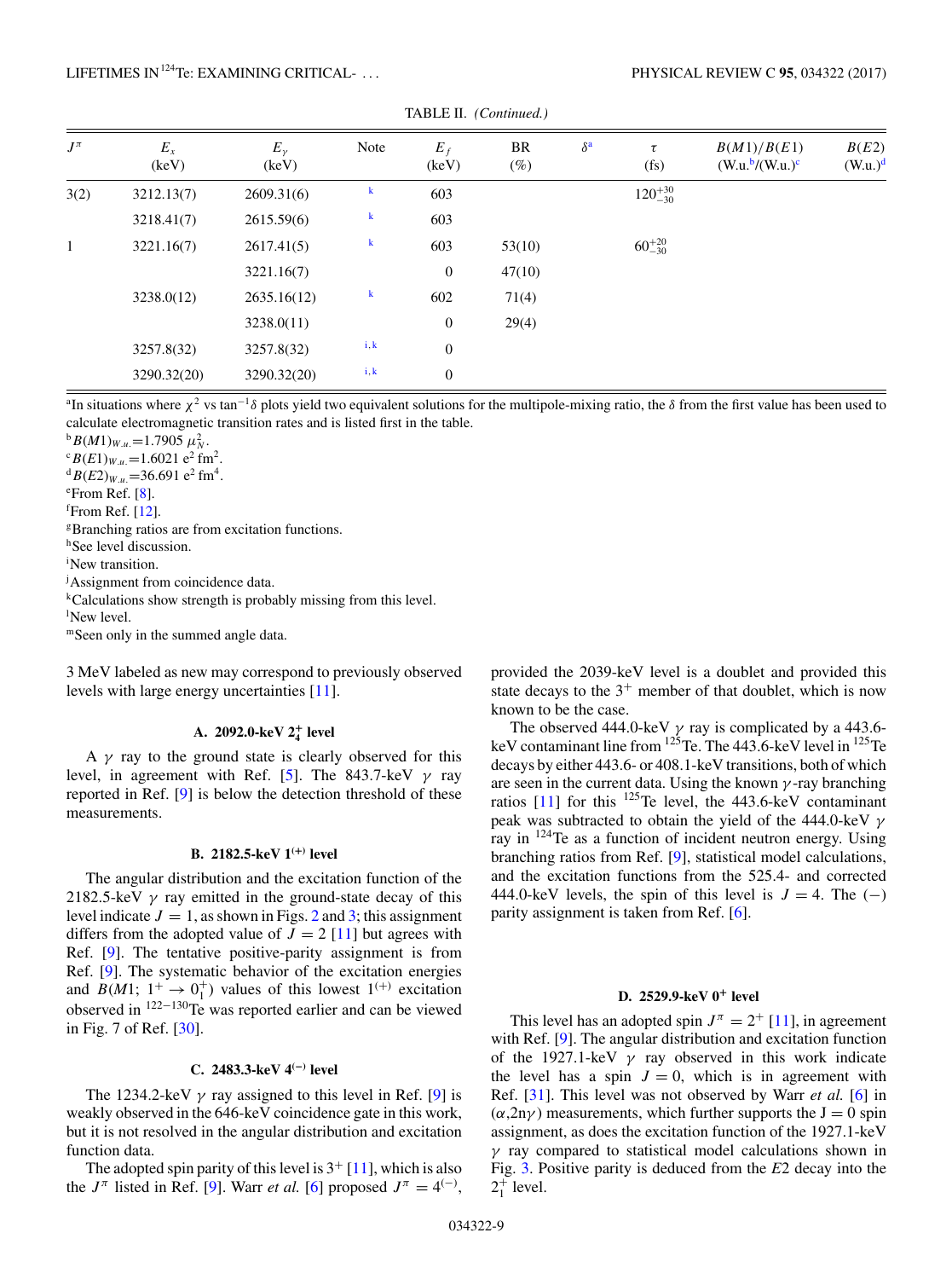## **E. 2665.5-keV 6<sup>+</sup> level**

Levels are adopted [\[11\]](#page-14-0) at 2664.3 ( $J^{\pi} = 6^{+}$ ) and 2665.1 keV  $(J^{\pi} = 8^+)$  with transitions of 329.3 and 918.1 keV, respectively. These new data support two transitions from a level at 2665.5 keV with energies of 329.8 and 918.1 keV. The angular distributions of both  $\gamma$  rays support  $J = 6$ , as do the excitation functions when compared to CINDY calculations. Since  $J = 8$  levels are rarely populated in  $(n,n'\gamma)$ measurements, this does not exclude the  $J = 8$  state at 2665.1 keV, but rather a new transition is assigned to the lower spin state.

## **F. 2681.5-keV 2<sup>+</sup> level**

This level has adopted *γ* rays of 2078.8 and 346.5 keV, with the latter having a strength of about 20% of the former. We see a 2078.5-keV *γ* ray and a new ground-state branch, but in agreement with Ref. [\[6\]](#page-14-0), we see no evidence of the 346.5-keV *γ* ray.

#### **G. 2709.5-keV level**

A 2709.5-keV *γ* ray is seen only in the summed angle data. Based only on energetics, this transition is assumed to be a ground-state transition.

#### **H. 2710.8-keV 3 level**

The angular distributions of both the 1385.2- and 2108.1 keV  $\gamma$  rays support a  $J = 3$  spin assignment for this level, in agreement with Ref. [\[11\]](#page-14-0). No indication of a 962.4-keV *γ* ray from this level was observed in this work, as found in Ref. [\[6\]](#page-14-0), or the 662.1-keV *γ* ray listed in Ref. [\[9\]](#page-14-0); the 962.4-keV *γ* ray observed in this work is assigned to the 2921.0-keV level based on its excitation function and its presence in the 709 keV coincidence gate. Statistical model calculations indicate, however, that strength is still missing if this is a  $J = 3$  state.

## **I. 2713.3-keV (5) level**

Warr *et al.* [\[6\]](#page-14-0) assign a 966-keV *γ* ray to a level at 2713.7 keV with  $J = (5-7)$ . A 1464.9-keV  $\gamma$  ray is observed in this work with a tentative spin of  $J = 5$ . We do not see a 966-keV *γ* ray in the appropriate coincidence gate.

#### **J. 2734.0-keV (5,4) level**

The level was proposed in Ref. [\[32\]](#page-14-0) based on its decay via a 774.83-keV  $\gamma$  ray, which was later refuted [\[33\]](#page-14-0). A level at this energy is definitely confirmed in the present work by a 1485.4-keV *γ* ray in the 646-keV coincidence gate, as shown in Fig. [1](#page-3-0) and in Ref. [\[9\]](#page-14-0). A 775.3-keV  $\gamma$  ray observed in this work, however, clearly belongs to the 2814.7-keV level.

#### **K. 2774.3-keV 6<sup>+</sup> and 2775.0-keV 3<sup>−</sup> levels**

A doublet is observed at this energy in agreement with Ref. [\[6\]](#page-14-0). *γ* rays of 1026.9 and 1526.2 keV have angular distributions that indicate  $J = 6$  for the originating level. Additional *γ* rays of 480.6, 735.3, and 816.8 keV are observed from a level at 2774 keV. The first two have angular

distributions that prefer  $J = (3, 4)$  and are assigned to a  $J^{\pi} = 3^-$  level in agreement with Refs. [\[6,11\]](#page-14-0). The angular distribution observed in this work for the 816.8-keV *γ* ray does not exclude its placement with either level, but we place it with the 3<sup>−</sup> level in agreement with Refs. [\[6,11\]](#page-14-0). The 1526.2-keV *γ* ray is assigned to both levels as its strength substantially exceeds that calculated for a  $J = 6$  state. The *γ*-ray branchings given for these two levels are determined by using the statistical model calculations to distribute the strength of the 1526.2-keV *γ* ray assuming only two transitions occur from the  $J = 6$ level. Calculations indicate that strength from the  $J = 3$  level is still missing.

#### **L. 2865.3-keV (5) level**

The angular distribution and excitation function of the 531.3-keV  $\gamma$  ray observed in this work indicate  $J = 5$  as the preferred spin, which differs from the adopted spin  $J = 3$  [\[11\]](#page-14-0).

#### **M. 2897.3-keV 1,(2+) level**

A level was adopted [\[11\]](#page-14-0) at this energy with a ground-state decay. No *γ* ray is observed of the appropriate energy, in this work in agreement with Refs. [\[6,9\]](#page-14-0).

Comparisons between statistical model calculations for *γ* -ray production cross sections and the experimental data become difficult above 2.9 MeV, either because of model limitations or a lack of complete knowledge of the levels and their decays.

#### **IV. DISCUSSION**

Critical-point symmetry occurs in a quantal system when a phase transition takes place between dynamical symmetries, e.g., vibrational  $[U(5)]$  to  $\gamma$ -soft rotational  $[O(6)]$  in nuclear systems [\[15,20\]](#page-14-0). This occurs in a geometric model when the potential energy  $U(\beta, \gamma)$  is separable in  $\beta$  and  $\gamma$ , and it is evinced in a nucleus when the agreement between experimental observables and geometric-model calculations is independent of the variable  $\gamma$ . The generalized collective model (GCM) was used to establish the *γ* independence of geometric-model calculations for  $^{124}$ Te, and also for  $^{122}$ Te [\[21\]](#page-14-0) and  $126$ Te [\[22\]](#page-14-0). The results of these new calculations are discussed below. Other characteristics of a nucleus undergoing a critical-point phase transition are identified in Ref.  $[18]$ .  $0^+$ levels and their decay characteristics are key identifiers of nuclear symmetries, and states are identified in the  $E(5)$  or  $\beta^4$ critical-point symmetries by two quantum numbers: *ξ* labels major families and  $\tau$  labels phonon-like structure within each major family. Then new experimental results for 124Te are compared to  $E(5)$  and  $\beta^4$ -potential critical-point symmetry observables. Similar comparisons are made for 122Te and 126Te.

#### **A. Generalized collective model (GCM)**

The GCM [\[34–38\]](#page-14-0) can be used to describe the collective motion of nuclei. The Gneuss-Greiner form [\[34\]](#page-14-0) of the GCM potential energy may be expressed in terms of the standard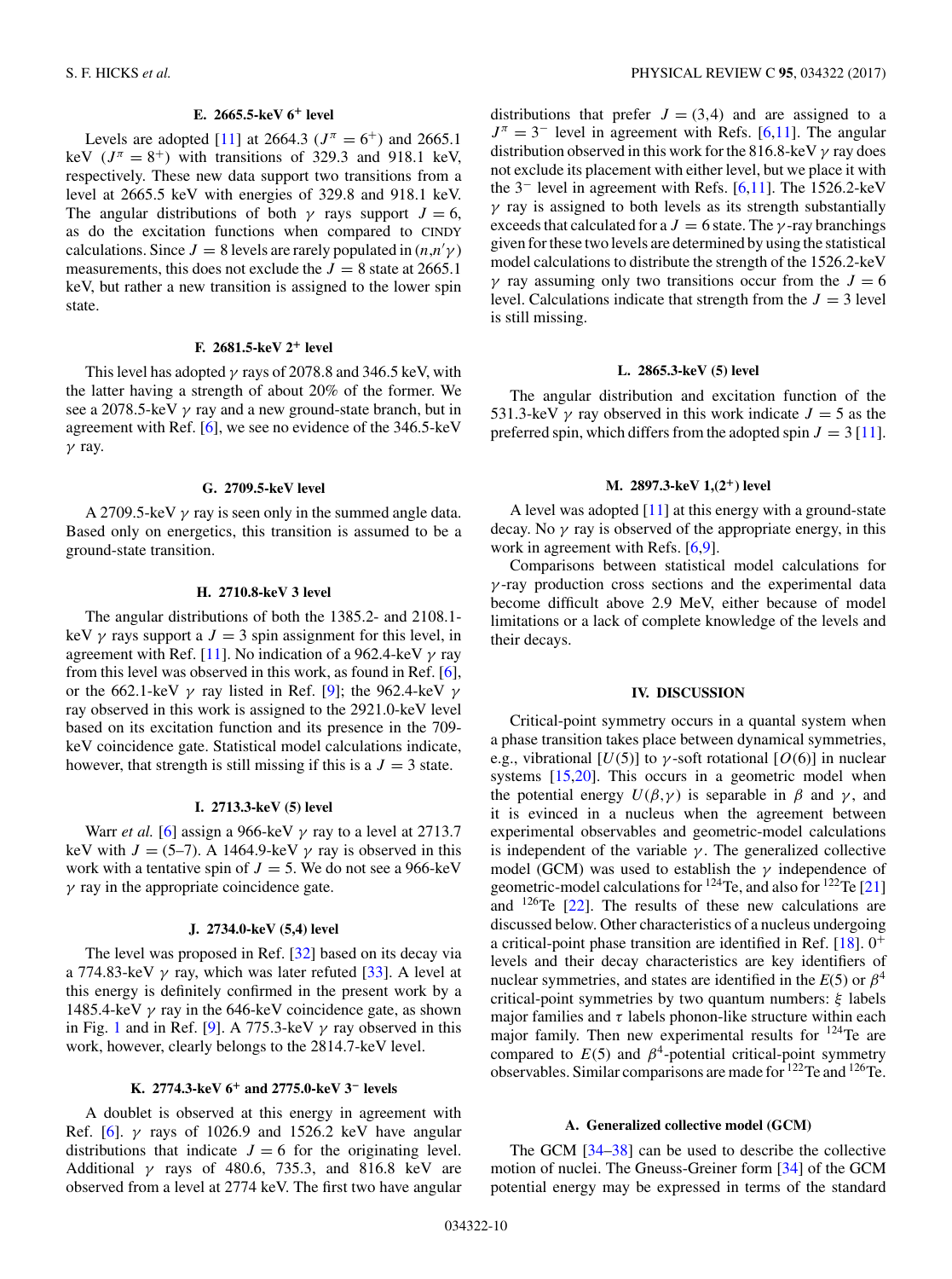<span id="page-12-0"></span>TABLE III. Energy ratios for the  $E(5)$  [\[18\]](#page-14-0) and  $\beta^4$  critical point symmetries from Ref. [\[20\]](#page-14-0) along with experimental values for <sup>122</sup>*,*124*,*126Te [\[21,22\]](#page-14-0).

| Exp $(0^+, 0^+$                  | E(5) | $\beta^4$ | 122  | 124  | 126  |
|----------------------------------|------|-----------|------|------|------|
| $E(4_1^+)/E(2_1^+)$              | 2.20 | 2.09      | 2.09 | 2.07 | 2.04 |
| $E(0k+)/E(21+)$                  | 3.03 | 2.39      | 2.41 | 2.75 | 2.81 |
| $E(0^+_r)/E(2^+_1)$              | 3.59 | 3.27      | 3.10 | 3.12 | 3.17 |
| $E(0_{\xi}^{+})/E(0_{\tau}^{+})$ | 0.84 | 0.73      | 0.78 | 0.88 | 0.89 |

polar intrinsic deformation variables  $\beta$  and  $\gamma$  by

$$
V(\beta, \gamma) = C_2 \sqrt{\frac{1}{5}} \beta^2 - C_3 \sqrt{\frac{2}{35}} \beta^3 \cos(3\gamma) + C_4 \frac{1}{5} \beta^4.
$$
 (2)

Different macroscopic collective motions can be investigated with one potential energy in this model, with the underlying symmetry determined from the values of the fitting parameters  $C_2$ ,  $C_3$ , and  $C_4$ .

This model was used to investigate collective excitations in <sup>122</sup>Te, <sup>124</sup>Te, and <sup>126</sup>Te. For these nuclei, a reasonable set of parameters was found to be (in MeV)  $C_2 = 0 \pm \sqrt{2}$ 250,  $C_3 = 0 \pm 1000$ , and  $C_4 = 34000 \pm 2000$ . The overall goodness of fit to low-lying excited levels is in general insensitive to  $C_2$  and  $C_3$  within the range listed, since variations in these parameters improve some characteristics of the calculated level scheme while worsening others. Since  $C_4$  is the only parameter that significantly affects the level scheme, the potential energy is essentially proportional to  $\beta^4$ ; this observation is consistent with previous investigations of nuclei in this mass region [\[39,40\]](#page-14-0) and with dynamic deformation model calculations that support both  $^{122}$ Te and <sup>124</sup>Te as *γ*-soft nuclei [\[41\]](#page-14-0). Such *γ* independence in model calculations when describing experimental level energies makes  $^{122}$ Te,  $^{124}$ Te, and  $^{126}$ Te good candidates in which to investigate critical-point phenomena between the *U*(5) and *O*(6) symmetries [\[13,15,18,20\]](#page-14-0).

## **B. Critical-point symmetries**

The strong dependence on the  $\beta^4$  term found in the GCM Hamiltonian for <sup>122</sup>*,*124*,*126Te calculations supports comparing observed spectral properties with predictions of the *E*(5) symmetry and  $\beta^4$  potential at the critical point. The closedform solutions for both the  $E(5)$  dynamic symmetry [\[18\]](#page-14-0) and the  $\beta^4$  potential [\[20\]](#page-14-0) provide an easy method for evaluating the models, provided the low-lying level spins, parities, and reduced transition probabilities are known. Some of the key  $E(5)$  and  $\beta^4$  model energy ratios are listed in Table III, along with experimental values for  $^{122}$ Te,  $^{124}$ Te, and  $^{126}$ Te. The identification of the lowest  $0^+$  states and the  $B(E2)$  values of their decays are considered most important in evaluating critical-point phenomena [\[42–45\]](#page-14-0).

The closed-form  $B(E2)$ s from  $E(5)$  and  $\beta^4$  potential-model calculations are given in Table IV and shown in Fig. 5 in comparison to experimental values for  $124$ Te. While some energy ratios and  $B(E2)$  values agree well with the criticalpoint symmetry model predictions, the critical decays of the

TABLE IV. Comparisons of experimental *B*(*E*2) values with  $E(5)$  [\[18\]](#page-14-0) and  $\beta^4$  potential critical-point symmetry model calculations. All transition rates are in W.u.

| $B(E2; J_i^+ \to J_f^+)$         | Exp.                 | $(\tau,\xi)_i \rightarrow (\tau,\xi)_f$ | E(5)           | $\beta^4$      |
|----------------------------------|----------------------|-----------------------------------------|----------------|----------------|
| $B(E2; 2^+_1 \rightarrow 0^+_1)$ | $31.1(5)^a$          | $(1,1) \rightarrow (0,1)$               | 31.1           | 31.1           |
| $B(E2; 4^+_1 \rightarrow 2^+_1)$ | $35.9^{+17b}_{-17}$  | $(2,1) \rightarrow (1,1)$               | 49.0           | 56.6           |
| $B(E2; 2^+_2 \rightarrow 0^+_1)$ | $0.83_{-16}^{+23}$   | $(2,1) \rightarrow (0,1)$               | 0.9            | $\overline{0}$ |
| $B(E2; 2^+_2 \rightarrow 2^+_1)$ | $22.1_{-43}^{+45}$   | $(2,1) \rightarrow (1,1)$               | 49.0           | 56.6           |
| $B(E2; 0^+_2 \rightarrow 2^+_1)$ | 14.3(29)             | $(0,2) \rightarrow (1,1)$               | 15.2           | 43.9           |
| $B(E2; 6^+_1 \rightarrow 4^+_1)$ |                      | $(2,1) \rightarrow (1,1)$               | 60.3           | 78.4           |
| $B(E2; 0^+_3 \rightarrow 2^+_1)$ |                      | $(3,1) \rightarrow (1,1)$               | 1.9            | 78.4           |
| $B(E2; 0^+_3 \rightarrow 2^+_2)$ | $350^{+70}_{-100}$ a | $(3,1) \rightarrow (2,1)$               | 60.3           | $\mathbf{0}$   |
| $B(E2; 3^+_1 \rightarrow 2^+_1)$ |                      | $(3,1) \rightarrow (1,1)$               | $\mathbf{0}$   | $\mathbf{0}$   |
| $B(E2; 3^+_1 \rightarrow 2^+_2)$ | $59^{+10a}_{-10}$    | $(3,1) \rightarrow (2,1)$               | 43.0           | 56.0           |
| $B(E2; 3^+_1 \rightarrow 4^+_1)$ |                      | $(3,1) \rightarrow (2,1)$               | $\Omega$       | 56.0           |
| $B(E2; 4^+_2 \rightarrow 2^+_1)$ | $4.3^{+9}_{-9}$      | $(3,1) \rightarrow (1,1)$               | $\overline{0}$ | $\overline{0}$ |
| $B(E2; 4^+_2 \rightarrow 2^+_2)$ | $14.1_{-28}^{+30}$   | $(3,1) \rightarrow (2,1)$               | 31.7           | 41.1           |
| $B(E2; 4^+_2 \rightarrow 4^+_1)$ | $12.7^{+74}_{-58}$   | $(3,1) \rightarrow (2,1)$               | 18.2           | 37.3           |

<sup>a</sup> Adopted values from Ref. [\[11\]](#page-14-0).

 $<sup>b</sup>$ Adopted values from Ref. [\[12\]](#page-14-0).</sup>

 $0^+$  levels are not in agreement with model calculations. In general, however, the  $E(5)$  model predictions for  $B(E2)$  values agree more closely with experiment than  $\beta^4$  potential-model calculations.



FIG. 5. Experimental low-lying positive-parity levels and *B*(*E*2) values in <sup>124</sup>Te compared to predicted values from  $\beta^4$  potential [\[20\]](#page-14-0) and  $E(5)$  critical-point symmetry calculations  $[15,18]$ . The dashed lines (red) are observed transitions for which *B*(*E*2) values are from Ref. [\[11\]](#page-14-0); the dot-dashed lines (blue) are observed transitions for which  $B(E2)$  values have not been determined; the dot-dot-dotdashed lines (green) represent  $B(E2)$  values from Ref. [\[12\]](#page-14-0); and the solid and dashed (upper limits) black lines are from this work. The ordered pairs under the levels correspond to  $(\xi, \tau)$  in  $\beta^4$  and  $E(5)$ symmetry calculations.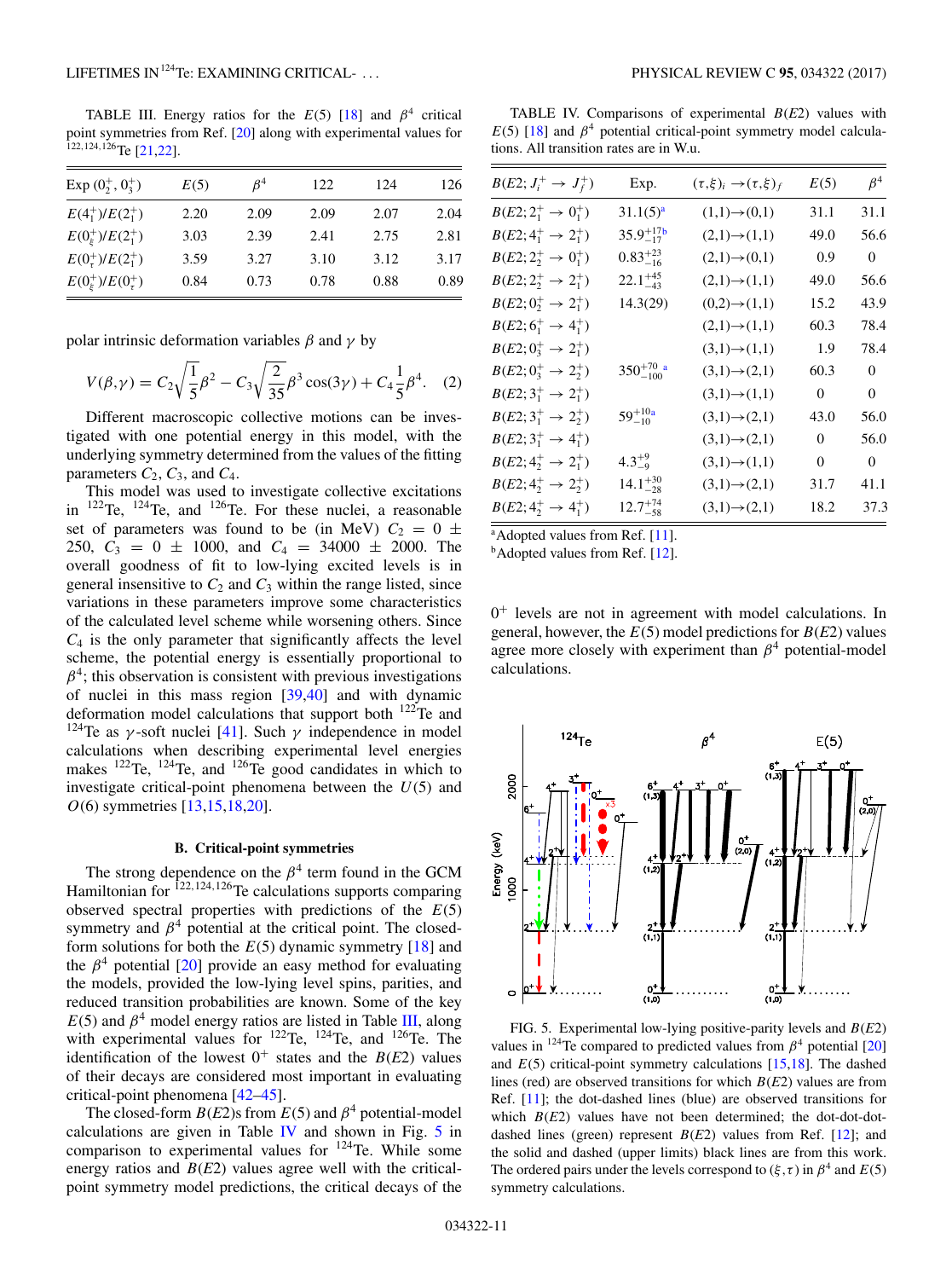

FIG. 6. Experimental low-lying positive-parity levels and *B*(*E*2) values in <sup>122</sup>Te compared to predicted values from  $\beta^4$  potential [\[20\]](#page-14-0) and  $E(5)$  critical-point symmetry calculations  $[15,18]$ . The dotdashed lines (blue) are observed transitions for which *B*(*E*2) values have not been determined; the dashed lines (red) are observed transitions for which  $B(E2)$  values are from Ref. [\[46\]](#page-14-0); the dot-dotdot-dashed lines (green) represent *B*(*E*2) values from Ref. [\[12\]](#page-14-0); and the solid and dashed (upper limits) black lines represent values from Ref. [\[21\]](#page-14-0). The ordered pairs under the levels correspond to  $(\xi, \tau)$  in  $\beta^4$  and  $E(5)$  symmetry calculations.

Comparisons of experimental energy levels and *B*(*E*2) values with critical-point symmetry-model calculations for neighboring <sup>122</sup>Te and <sup>126</sup>Te, respectively, are shown in Figs. 6 and 7. For Figs. [5,](#page-12-0) 6, and 7 model predictions for energies and transitions are from Refs. [\[18,20\]](#page-14-0) and are relative to that observed for the  $2^{+}_{1}$  level energy and the *B*(*E*2;  $2^{+}_{1}$   $\rightarrow$  $0<sub>1</sub><sup>+</sup>$ ) value, which are  $E(2<sub>1</sub><sup>+</sup>) = 564$ , 602, and 666 keV and  $B(E_2; 2^+_1 \rightarrow 0^+_1) = 37.0, 31.1,$  and 25.4 W.u. for <sup>122</sup>Te, <sup>124</sup>Te, and 126Te, respectively. The level energies and the widths of the arrows are normalized to the  $2^+_1$  energy and  $B(E2; 2^+_1 \rightarrow 0^+_1)$ 



FIG. 7. Experimental low-lying positive-parity levels and *B*(*E*2) values in <sup>126</sup>Te compared to predicted values from  $\beta^4$  potential [\[20\]](#page-14-0) and  $E(5)$  critical-point symmetry calculations  $[15,18]$ . The dashed lines (red) are observed transitions for which *B*(*E*2) values are from Ref. [\[47\]](#page-14-0) and the black lines represent values from Ref. [\[22\]](#page-14-0). The ordered pairs under the levels correspond to  $(\xi, \tau)$  in  $\beta^4$  and  $E(5)$ symmetry calculations.

value for each nucleus, respectively, thus all  $B(E2; 2^+_1 \rightarrow 0^+_1)$ transitions have the same arrow widths and comparisons are valid only within an individual figure.

The energy comparisons in Table [III](#page-12-0) and Figs.  $5, 6$  $5, 6$ , and  $7$ indicate that many of the decay characteristics of these nuclei are well described by the *E*(5) symmetry, especially the magnitude of the  $B(E2; 0^+_2 \rightarrow 2^+_1)$  value, although the decay of this level into the  $2^+_2$  state predicted by the  $E(5)$  picture is not observed for any of these nuclei; this transition is not predicted to occur in the  $\beta^4$ -potential model. The large  $B(E2; 0^+_3 \rightarrow 2^+_2)$ value observed in 124Te [\[8\]](#page-14-0) is not well described by either the  $E(5)$  or  $\beta^4$ -potential critical-point calculations, while in <sup>122,126</sup>Te both transitions from the  $0_3^+$  level predicted by the *E*(5) calculations are observed and the experimental and model *B*(*E*2) values are in good agreement. The *B*(*E*2;  $4^+_1 \rightarrow 2^+_1$ ) values for  $124$ Te and  $126$ Te are underpredicted by the models by about a third, but for  $^{122}$ Te the  $E(5)$  model predictions agree very well with the observed value. The large number of observed  $\tau = 3$  to  $\tau = 2$  transitions are not predicted by either the  $E(5)$  or  $\beta^4$ -potential critical-point symmetry calculations. Overall, each of these nuclei is reasonably well described by the  $E(5)$  model, but the prediction of Ref. [\[18\]](#page-14-0) that  $124$ Te is the best  $E(5)$  candidate is not supported by the model comparisons, as the very important decays of the  $0^+$  levels agree with the *E*(5) model predictions more closely in both <sup>122</sup>Te and <sup>126</sup>Te. The  $\beta^4$ -potential critical-point calculations are not as successful in describing the experimental observations in any of these nuclei, as several more decays are seen experimentally than are predicted by the model.

## **V. SUMMARY**

Levels of  $^{124}$ Te up to 3.3 MeV in excitation have been examined using the variety of tools available with the  $(n,n'\gamma)$ reaction. Over 95 levels were observed and lifetimes were found for 51 levels; limits were placed on 10 others; *γ* -ray branching ratios, multipole-mixing ratios, level spins, and transition probabilities were also determined for these levels. The new *B*(*E*2) values deduced from these experimental data provided information necessary for evaluating critical-point phase transitions in <sup>122</sup>*,*124*,*126Te. Many decay characteristics of the lowest excited levels of  $^{124}$ Te, as well as those of  $^{122}$ Te and <sup>126</sup>Te, are well described by the  $E(5)$  critical-point symmetry model calculations. The important decays of low-lying  $0^+$ levels in  $^{122}$ Te and  $^{126}$ Te are better described by the  $E(5)$ critical-point symmetry model than is observed in 124Te.

## **ACKNOWLEDGMENTS**

Support of this project by the Department of Energy through NNSA/SSAA Grant No. DE-NA0002931 and the National Science Foundation through Grants No. PHY-9600431, No. PHY-9626846, and No. PHY-1606890 is gratefully acknowledged. We also acknowledge with appreciation discussions with M. T. McEllistrem and the maintenance of the UKAL by H. E. Baber.